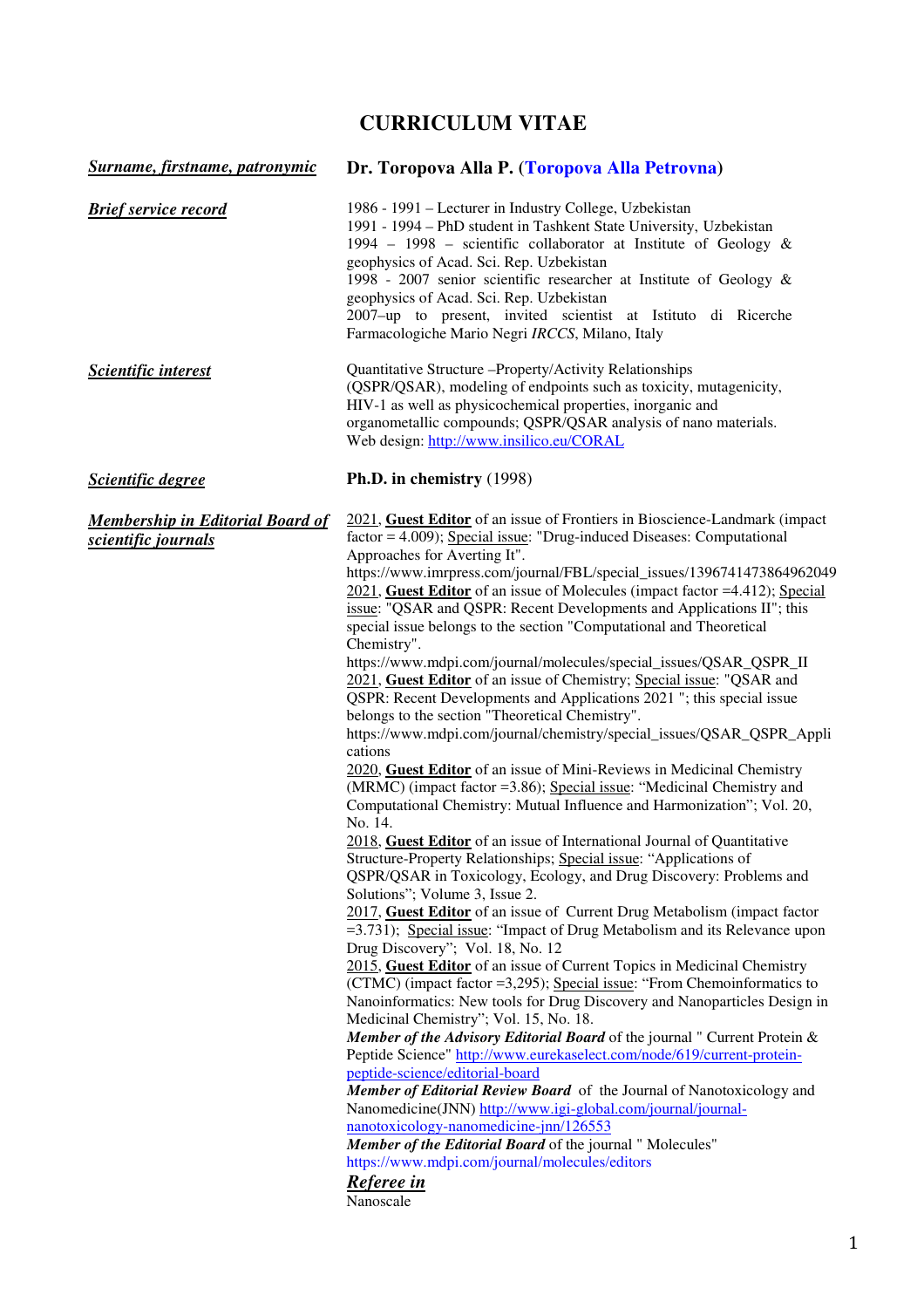Chemosphere RSC Advances Computers in Biology and Medicine Medicinal Chemistry Research Combinatorial Chemistry & High Throughput Screening Journal of Chemical Information and Modeling Current Topics in Medicinal Chemistry Drug Research Chemometrics and Intelligent Laboratory Systems Chemical Biology and Drug Design International Journal of Quantitative Structure-Property Relationships (IJQSPR) Bioorganic and Medicinal Chemistry

*Address* 20156, Via Mario Negri, 2, Milan, Italy

*Emails* **alla.toropova@marionegri.it allatoropova@ymail.com**

# **Participation in conferences and workshops**

November 11-12, 2021, Nanosafety workshop - From Molecules to Public Health. Portugal, Braga.

26-30 May 2019, The SETAC Europe 29th Annual Meeting, Helsinki, Finland.

June 24, 2016, XLI ELBA Nanoforum on Emerging Lines of Collaborative Russians/Italians Research, Pradalunga (Bergamo), Italy

5–15 December 2015. MOL2NET, International Conference on Multidisciplinary Sciences, C: Polymers, Materials, and Nanosciences. http://sciforum.net/conference/MOL2NET-1/MOL2NET-c

November 4-6, 2015, CompNanoTox-2015, Malaga, Spain

7 - 11 July 2015, 12th International Conference on Nanosciences (NN15). Thessaloniki, Greece

April 29, 2015, CALEIDOS (Final Workshop- 2015), Milan , Italy

June 16-20, 2014, QSAR 2014 , Milan, Italy

June 4-6, 2013, Harmonisation meeting with representatives of other projects in the NMP.2012.1.3-2 Programme "Modelling toxicity behaviour of engineered nanoparticles": ModEnpTox, Modern, NanoPuzzles, PreNanoTox in Brussels, Belgium. May, 2011, SETAC , Milan, Italy March, 2011, Orchestra, Milan, Italy

September, 2009, VII World Congress on Alternatives & Animal Use in the Life Sciences, Rome, Italy (poster) May, 2009, SETAC, Goteborg, Sweden

March, 2008, SCARLET – Istituto di Ricerche Farmacologiche Mario Negri, Milan, Italy

# **Participation in International scientific grants**

CAESAR (EC Project no. 022674 - SSPI) OSIRIS (n. 037017 -GOCE) ANTARES (Grant Agreement LIFE08 ENV/IT/00435) PROSIL (projectLIFE12ENV/IT/000154) Federchimica-AISPEC NanoBRIDGE ( Grant Agreement : PIRSES-GA-2011-295128) NanoPUZZLES(EC Project Reference:309837) PreNanoTox **(**EC Project Reference: 309666) CALEIDOS (Grant Agreement LIFE 11 ENV/IT/000295) EC project PeptiCAPS (Project Reference: H2020-686141) LIFE-COMBASE (LIFE15 ENV/ES/000416) EC project EU-ToxRisk- H2020-681002 EFSA contract (NP//EFSA/AFSCO/2016/1) LIFE-VERMEER contract (LIFE16 ENV/IT/000167) LIFE-CONCERT contract (LIFE17 GIE/IT/000461)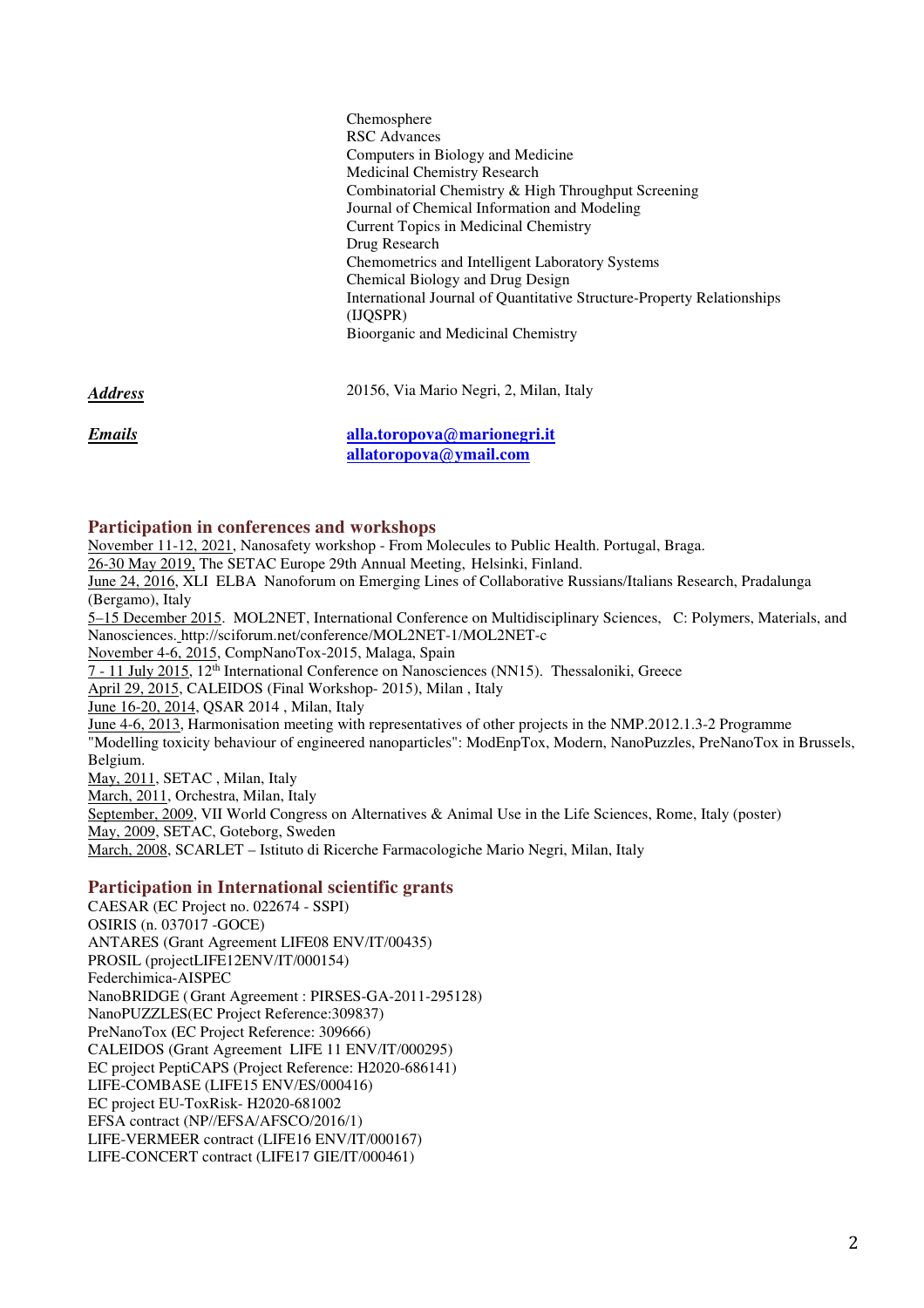| <b>Characterization of Dr. Toropova A.P. by Google Scholar Citations</b> |  |
|--------------------------------------------------------------------------|--|
| https://scholar.google.com/citations?user=0W8tjIAAAAAJ&hl=it             |  |

| <b>Citation indices</b> |      | <b>Since 2017</b> |
|-------------------------|------|-------------------|
| <b>Citations</b>        | 5619 | 3366              |
| h-index                 |      |                   |
| i10-index               | 172  |                   |

**Characterization of Dr. Toropova A.P. by SCOPUS database**  http://www.scopus.com/authid/detail.url?authorId=6701335146 h-Index =35 (i.e. there are 35 articles which are cited 35 or more times)

| Year | The number of published | The total number of |
|------|-------------------------|---------------------|
|      | articles and chapters   | citations up to now |
| 2022 | $8+5$ (in press)        | 233                 |
| 2021 | 20                      | 589                 |
| 2020 | 28                      | 693                 |
| 2019 | 25                      | 498                 |
| 2018 | 24                      | 395                 |

**The total number of citations (SCOPUS) 4670** (May 30, 2022)

**CiteScore 2021- 22,45** 

# **PUBLICATION LIST OF ALLA P. TOROPOVA Chapters in Books and other publications:**

• **Alla P. Toropova and Andrey A. Toropov**, Use of the Monte Carlo Method to Build up QSPR/QSAR Models: Index of Ideality of Correlation and Correlation Intensity Index. *Chapter 3 (pp.111-156),* In Book: Thomas B. Hall (Editor), Monte Carlo Methods: History and Applications. Series: Mathematics Research Developments. Nova, **2020**. ISBN: 978-1-53617-723-7 https://novapublishers.com/shop/monte-carlo-methods-history-and-applications/

• **Andrey A. Toropov, Alla P. Toropova, Alessandra Roncaglioni, and Emilio Benfenati,**  Prediction of Biochemical Endpoints by the CORAL Software: Prejudices, Paradoxes, and Results. *Chapter 27 (pp. 573-583)*, In book: Orazio Nicolotti (ed.), Computational Toxicology: Methods and Protocols, Methods in Molecular Biology, vol. 1800, https://doi.org/10.1007/978-1-4939-7899-1\_27, © Springer Science+Business Media, LLC, part of Springer Nature **2018**.

• **Andrey A. Toropov and Alla P. Toropova**. Improved Model for Biodegradability of Organic Compounds: The Correlation Contributions of Rings. *Chapter 8(pp. 147-183)*, In Book: Bidoia E., Montagnolli R. (eds) Toxicity and Biodegradation Testing. Methods in Pharmacology and Toxicology. Humana Press, New York, NY. **2018**. DOI 10.1007/978-1-4939-7425-2\_8

• **Alla P. Toropova, Andrey A. Toropov, Emilio Benfenati, Robert Rallo, Danuta Leszczynska and Jerzy Leszczynski**: Development of Monte Carlo Approaches in Support of Environmental Research. *Chapter 12* (*pages 453-469*), In Book: Advances in QSAR modeling. *Volume 24* of the series Challenges and Advances in Computational Chemistry and Physics. Edited: Roy, K. Springer International Publishing AG, 25 May **2017**.

• **Alla P. Toropova, Andrey A. Toropov, Aleksandar M. Veselinović, Jovana B. Veselinović, Danuta Leszczynska, Jerzy Leszczynski**: Quasi-Smiles as a novel tool for prediction of nanomaterials' endpoints. *Chapter 8* (*pages 191-221*), In Book: "Multi-Scale Approaches in Drug Discovery: From Synthetic Methodologies and Biological Assays to In Silico Experiments and Back".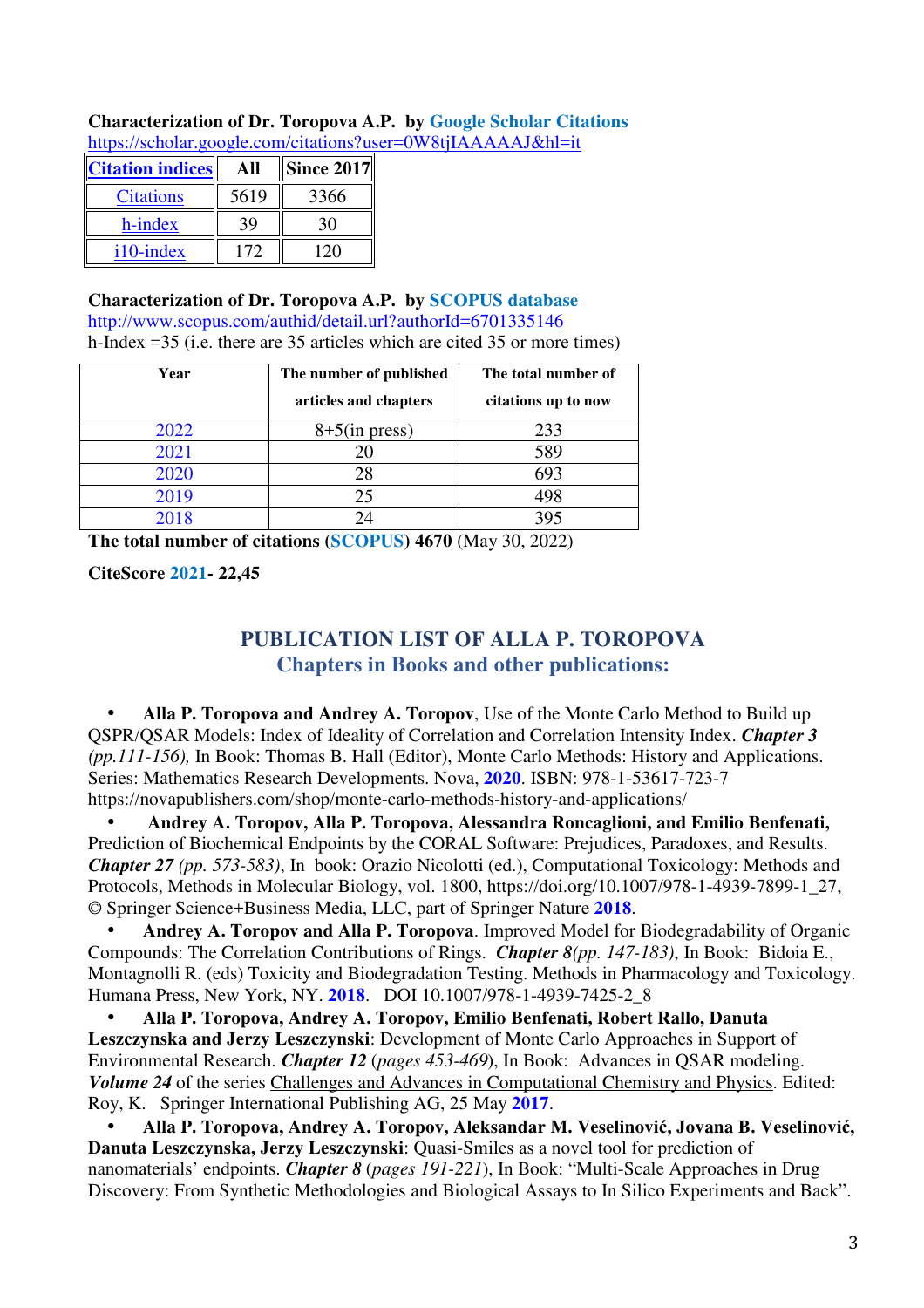Edited: Speck-Planche A. Elsevier Science & Technology Books, **2nd March 2017 -** 238 pagine. ISBN: 0081011296, 9780081011294

• **Alla P. Toropova, P. Ganga Raju Achary, Andrey A. Toropov**: Quasi-SMILES for Nano-QSAR Prediction of Toxic Effect of Al2O3 Nanoparticles. *Chapter 59* (*pages 1573-1584*), In Book: Pharmaceutical Sciences: Breakthroughs in Research and Practice (2 Volumes) **2017** |Pages: 1584. DOI: 10.4018/978-1-5225-1762-7

• **Andrey A. Toropov, Alla P. Toropova, Emilio Benfenati, Orazio Nicolotti, Angelo Carotti, Karel Nesmerak, Aleksandar M. Veselinović, Jovana B. Veselinović, Pablo R. Duchowicz, Daniel Bacelo, Eduardo A. Castro, Bakhtiyor F. Rasulev, Danuta Leszczynska, Jerzy Leszczynsk**i: QSPR/QSAR Analyses by Means of the CORAL Software: Results, Challenges, Perspectives. *Chapter 36* (*pages 929-955*), In Book: Pharmaceutical Sciences: Breakthroughs in Research and Practice (2 Volumes) **2017** |Pages: 1584. DOI: 10.4018/978-1-5225-1762-7

• **Toropov A.A., Toropova A.P., Nesmerak K., Veselinović A.M., Veselinović J.B., Leszczynska D., Leszczynski J.**: Development of the latest tools for building up "nano-QSAR": Quantitative features—property/activity relationships (QFPRs/QFARs). *Chapter 12*, In Book: Practical Aspects of Computational Chemistry IV. J. Leszczynski, M.K. Shukla (Eds.). Springer **2016**. ISBN 78-1-4899-7699-4, p. 353-396. DOI: 10.1007/978-1-4899-7699-4\_12 http://rd.springer.com/chapter/10.1007%2F978-1-4899-7699-4\_12

• **Toropov A.A., Toropova A.P.** The CORAL software as spyglass to detect "coral reefs" in ocean of nanotechnologies. November 11, **2015**. Available on the Atlas of Science website: http://atlasofscience.org/the-coral-software-as-spyglass-to-detect-coral-reefs-in-ocean-ofnanotechnologies/#more-1267

• **A.A. Toropov, A. P. Toropova, E. Benfenati, O. Nicolotti, A. Carotti, K. Nesmerak, A. M.Veselinovic, J. B. Veselinovic, P. R. Duchowicz, D. Bacelo, E. A. Castro, B. F. Rasulev, D. Leszczynska, J. Leszczynski,** QSPR/QSAR analyses by means of the CORAL software: results, challenges, perspectives. *Chapter 15*, in Book: Roy, K. (**2015**). Quantitative Structure-Activity Relationships in Drug Design, Predictive Toxicology, and Risk Assessment (pp. 1-531). Hershey, PA: IGI Global. doi:10.4018/978-1-4666-8136-1 http://www.igi-global.com/book/quantitative-structureactivity-relationships-drug/120080

# **2022:**

# **Articles in Impacted (or Peer-reviewed) Journals**

1. Alla P. Toropova, Andrey A. Toropov, Nanomaterials: quasi-SMILES as a flexible basis for regulation and environmental risk assessment. Science of the Total Environment 823 (2022) 153747. https://doi.org/10.1016/j.scitotenv.2022.153747

2. A.A. Toropov, F. Kjeldsen, A.P. Toropova, Use of quasi-SMILES to build models based on quantitative results from experiments with nanomaterials. Chemosphere, Accepted 21 May, 2022. https://doi.org/10.1016/j.chemosphere.2022.135086

3. Alla P. Toropova and Andrey A. Toropov, Quasi-SMILES as a basis to build up models of endpoints for nanomaterials. Environmental Technology, Accepted May 29, 2022.

4. N. Fjodorova, M. Novič, K. Venko, V. Drgan, B. Rasulev, M. Türker Saçan, S. S. Erdem, G. Tugcu, A.P. Toropova, A.A. Toropov, How fullerene derivatives (FDs) act on therapeutically important targets associated with diabetic diseases. Computational and Structural Biotechnology Journal 20 (2022) 913–924. https://doi.org/10.1016/j.csbj.2022.02.006

5. Andrey A. Toropov, Alla P. Toropova, Valentin O. Kudyshkin, The system of self-consistent QSPR-models for refractive index of polymers. Structural Chemistry (2022) 33:617–624. https://doi.org/10.1007/s11224-021-01875-y

6. Andrey A. Toropov, Matteo R. Di Nicola, Alla P. Toropova, Alessandra Roncaglioni, Edoardo Carnesecchi, Nynke I. Kramer, Antony J. Williams, Manuel E. Ortiz-Santaliestra, Emilio Benfenati, Jean-Lou C.M. Dorne, A regression-based QSAR-model to predict acute toxicity of aromatic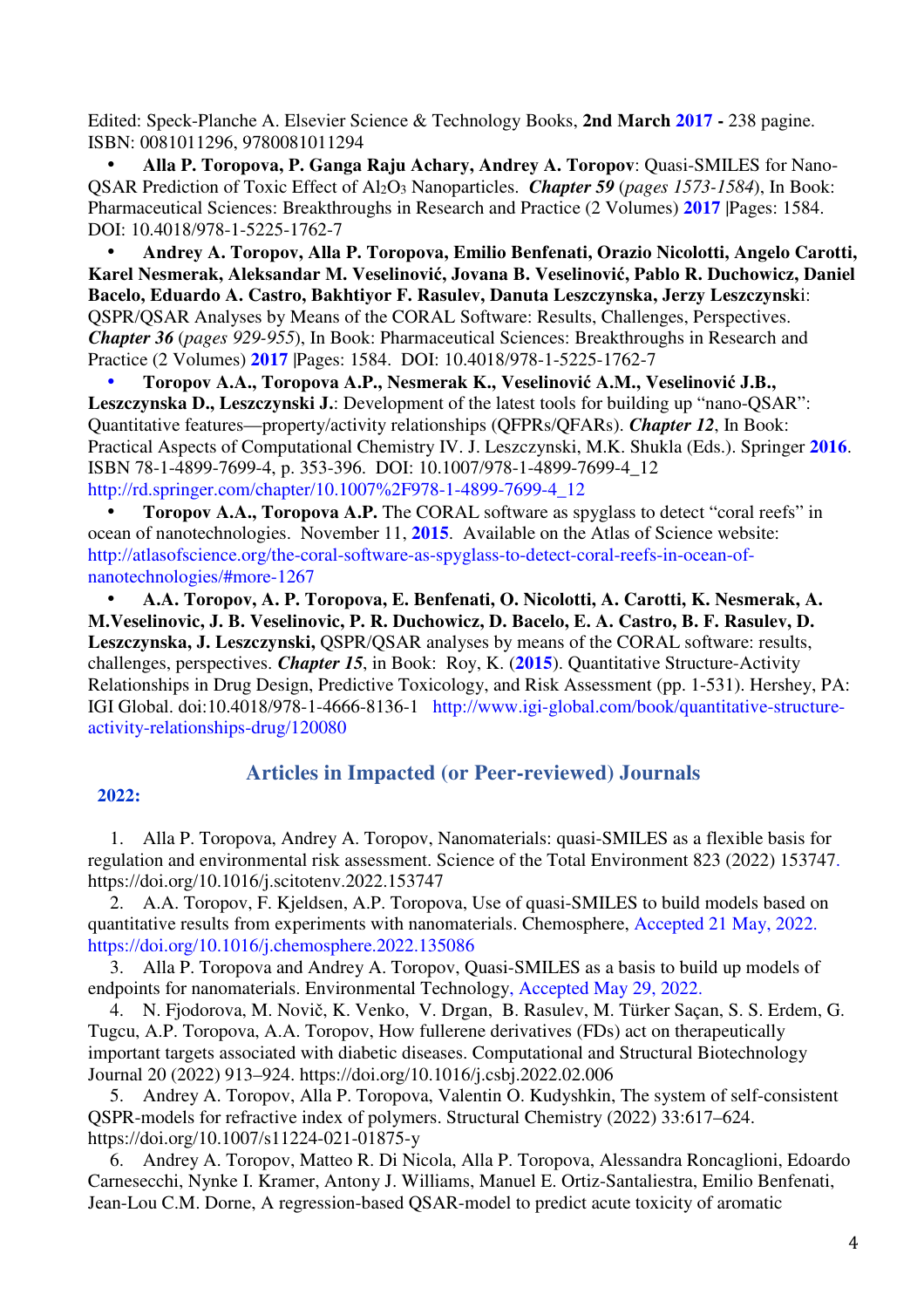chemicals in tadpoles of the Japanese brown frog (*Rana japonica*): Calibration, validation, and future developments to support risk assessment of chemicals in amphibians, Science of the Total Environment 830 (2022) 154795. https://doi.org/10.1016/j.scitotenv.2022.154795

7. Andrey A. Toropov, Alla P. Toropova, P. Ganga Raju Achary, Maria Raškova, Ivan Raška Jr. The searching for agents for Alzheimer's disease treatment via the system of self-consistent models. Toxicology Mechanisms and Methods, Available online March 14, 2022. https://doi.org/10.1080/15376516.2022.2053918

8. A.P. Toropova, A.A. Toropov, A. Lombardo, G. Lavado, and E. Benfenati, Paradox of "ideal correlations": improved model for air half-life of persistent organic pollutants. Environmental Technology, Accepted Jan 22, 2021. DOI: 10.1080/09593330.2021.1882588

9. Giovanna J. Lavado, Diego Baderna, Edoardo Carnesecchi, Alla P. Toropova, Andrey A. Toropov, Jean Lou C.M. Dorne, Emilio Benfenati, QSAR models for soil ecotoxicity: development and validation of models to predict reproductive toxicity of organic chemicals in the collembola *Folsomia candida*. Journal of Hazardous Materials 423 (2022) 127236. https://doi.org/10.1016/j.jhazmat.2021.127236

10. A.P. Toropova, A.A. Toropov, A. Roncaglioni, E. Benfenati, The system of self-consistent models of vapour pressure. Chemical Physics Letters 790 (2022) 139354. https://doi.org/10.1016/j.cplett.2022.139354

11. K. Jafari, M.H. Fatemi, A.P. Toropova, A.A. Toropov, The development of nano-QSPR models for viscosity of nanofluids using the index of ideality of correlation and the correlation intensity index, Chemometrics and Intelligent Laboratory Systems 222 (2022) 104500.

https://doi.org/10.1016/j.chemolab.2022.104500

12. Andrey A. Toropov, Alla P. Toropova, Aleksandar Veselinovic, Danuta Leszczynska, Jerzy Leszczynski, SARS-CoV Mpro inhibitory activity of aromatic disulfide compounds: QSAR model. Journal of Biomolecular Structure and Dynamics, 2022, 40(2), 780-786. DOI: 10.1080/07391102.2020.1818627

13. A.P. Toropova, A.A. Toropov, E.L. Viganò, E. Colombo, A. Roncaglioni, E. Benfenati, Carcinogenicity Prediction Using the Index of Ideality of Correlation. SAR and QSAR in Environmental Research, Accepted May 9, 2022. DOI:10.1080/1062936X.2022.2076736

# **2021:**

14. Andrey A. Toropov and Alla P. Toropova, Quasi-SMILES as a basis for the development of models for the toxicity of ZnO nanoparticles. Science of the Total Environment, 772 (2021) 145532. https://doi.org/10.1016/j.scitotenv.2021.145532

15. A.P. Toropova and A.A. Toropov, The system of self-consistent of models: a new approach to build up and validation of predictive models of the octanol/water partition coefficient for gold nanoparticles. Int. J. Environ. Res. 15(4), 2021, 709-722. DOI: 10.1007/s41742-021-00346-w

16. Alla P. Toropova, Maria Raškova, Ivan Raška Jr., Andrey A. Toropov, The sequence of amino acids as the basis for the model of biological activity of peptides. Theoretical Chemistry Accounts, 140, 15 (2021). https://doi.org/10.1007/s00214-020-02707-8

17. Andrey A. Toropov and Alla P. Toropova, The unreliability of the reliability criteria in the estimation of QSAR for skin sensitivity: a pun or a reliable law? Toxicology Letters, 340 (2021) 133– 140. https://doi.org/10.1016/j.toxlet.2021.01.015

18. J.L.C.M. Dorne, J. Richardson, A. Livaniou, E. Carnesecchi, L. Ceriani, R. Baldin, S. Kovarich, M. Pavan, E. Saouter, F. Biganzoli, L. Pasinato, M. Zare Jeddi, T. P. Robinson, G.E.N. Kass, A.K.D. Liem, A.A. Toropov, A.P. Toropova, C. Yang, A. Tarkhov, N. Georgiadis, M.R. Di Nicola, A. Mostrag, H. Verhagen, A. Roncaglioni, E. Benfenati, A. Bassan. EFSA's OpenFoodTox: An open source toxicological database on chemicals in food and feed and its future developments. Environment International 146 (2021) 106293.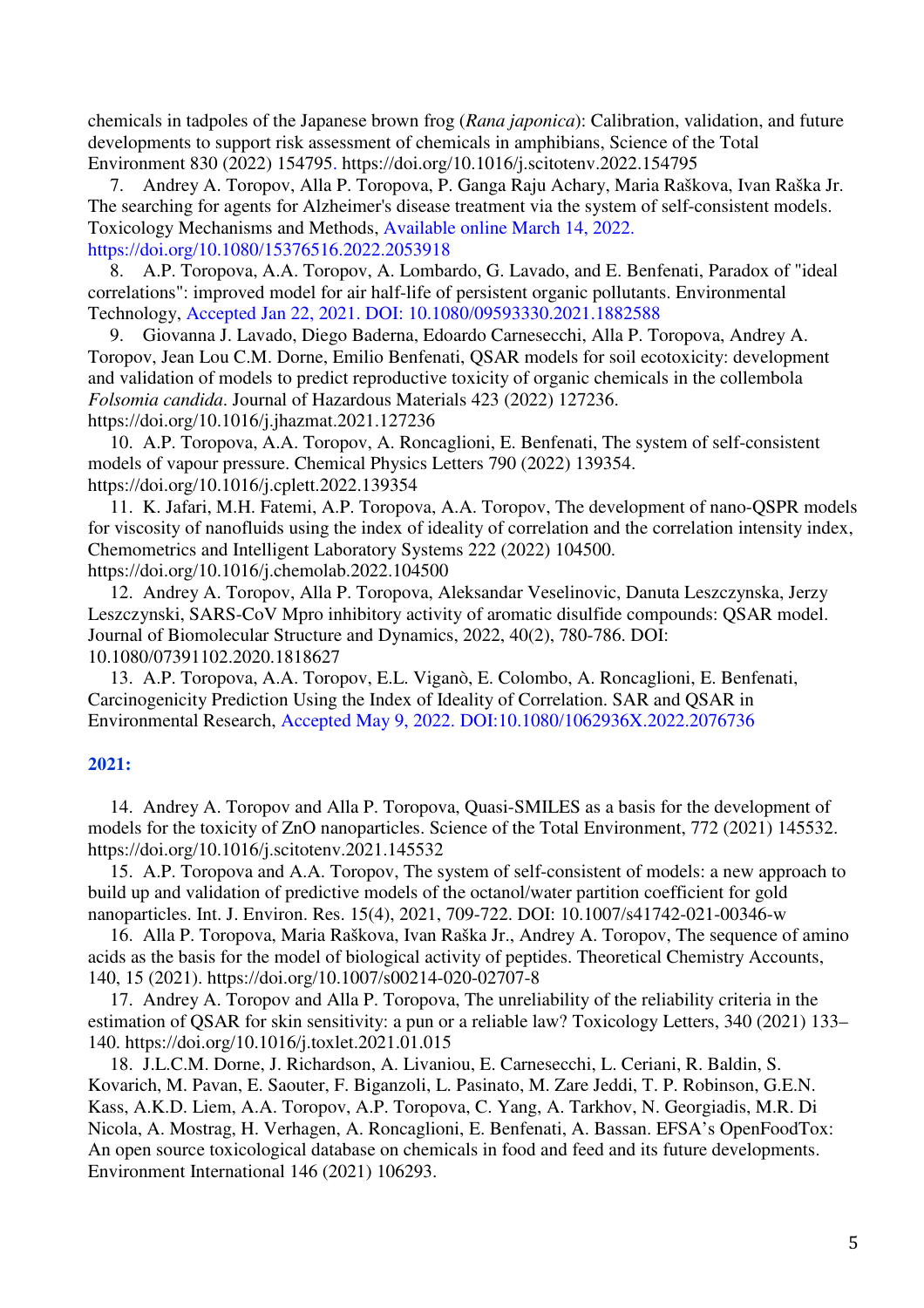19. Gadaleta, D., Marzo, M., Toropov, A.A., Toropova, A.P., Lavado, G., Escher, S., Dorne, J.-L., Benfenati, E., Integrated in silico models for the prediction of No-Observed-(Adverse)-Effect-Levels and Lowest-Observed-(Adverse)-Effect-Levels in rats for sub-chronic repeated dose toxicity. Chemical Research in Toxicology, 2021, 34, 2, 247–257. https://doi.org/10.1021/acs.chemrestox.0c00176

20. Benfenati, E., Roncaglioni, A., Carnesecchi, E., Mazzucotelli, M., Marzo, M., Toropov, A.A., Toropova, A.P., Baldin, R., Ciacci, A., Kovarich, S., Sartori, L., Yang, C., Magdziarz, T., Hobocienski, B., Mostrag, A., Maintenance, update and further development of EFSA's Chemical Hazards: OpenFoodTox 2.0. EFSA supporting publication 2021: 18(3): EN‐6476. 46pp. doi:10.2903/sp.efsa.2021.EN-6476

21. A.P. Toropova, A.A. Toropov, A. Roncaglioni, E. Benfenati, The index of ideality of correlation improves the predictive potential of models of the antioxidant activity of tripeptides from frog skin (*Litoria rubella*). Computers in Biology and Medicine, 133 (2021) 104370. https://doi.org/10.1016/j.compbiomed.2021.104370

22. A.P. Toropova, A.A. Toropov, E. Benfenati, The self-organizing vector of atom-pairs proportions: use to develop models for melting points. Structural Chemistry (2021) 32: 967–971. https://doi.org/10.1007/s11224-021-01778-y

23. A.P. Toropova, A.A. Toropov, J. Leszczynski, N. Sizochenko, Using quasi-SMILES for the predictive modeling of the safety of 574 metal oxide nanoparticles measured in different experimental conditions. Environmental Toxicology and Pharmacology 86 (2021) 103665. DOI: 10.1016/j.etap.2021.103665

24. P.G.R. Achary, A. P. Toropova, A.A. Toropov, Prediction of the self-accelerating decomposition temperature of organic peroxides. Process Safety Progress, 2021; 40: e12189. https://doi.org/10.1002/prs.12189

25. A.A. Toropov, A.P. Toropova, M. Marzo, E. Carnesecchi, G. Selvestrel, E. Benfenati, Pesticides, Cosmetics, Drugs: identical and opposite influences of various molecular features as measures of endpoints similarity and dissimilarity. Molecular Diversity, 25, 1137–1144 (2021). DOI: 10.1007/s11030-020-10085-3

26. A.A. Toropov, A.P. Toropova, A. Lombardo, A. Roncaglioni, G. Lavado, E. Benfenati, The Monte Carlo method to build up models of the hydrolysis half-lives of organic compounds. SAR and QSAR in Environmental Research, 2021, 32:6, 463-471. DOI: 10.1080/1062936X.2021.1914156

27. A. Worachartcheewan, A. P. Toropova, A. A. Toropov, R. Pratiwi, V. Prachayasittikul, C. Nantasenamat, Interpretable SMILES-based QSAR model of inhibitory activity of sirtuins 1 and 2. Combinatorial Chemistry & High Throughput Screening, 24(8), 2021, 1217 – 1228. DOI: 10.2174/1386207323666200902141907

28. Alla P. Toropova and Andrey A. Toropov, Can the Monte Carlo method predict the toxicity of binary mixtures? Environmental Science and Pollution Research, (2021) 28: 39493–39500. https://doi.org/10.1007/s11356-021-13460-1

29. A.P. Toropova, A.A. Toropov, D. Leszczynska, J. Leszczynski, Application of quasi-SMILES to the model of gold-nanoparticles uptake in A549 cells. Computers in Biology and Medicine 136 (2021) 104720. https://doi.org/10.1016/j.compbiomed.2021.104720

30. Andrey A. Toropov, Alla P. Toropova, The system of self-consistent models for the uptake of nanoparticles in PaCa2 cancer cells. Nanotoxicology, 15:7, 2021, 995-1004. DOI:10.1080/17435390.2021.1951387

31. Andrey A. Toropov, Alla P. Toropova, Emilio Benfenati, The QSAR-search of effective agents towards coronaviruses applying the Monte Carlo method. SAR and QSAR in Environmental Research, 32(9), (2021) 689-698. DOI:10.1080/1062936X.2021.1952649

32. A. P. Toropova, A. A. Toropov, E. Benfenati, Semi-correlations as a tool to model for skin sensitization. Food and Chemical Toxicology 157 (2021) 112580. https://doi.org/10.1016/j.fct.2021.112580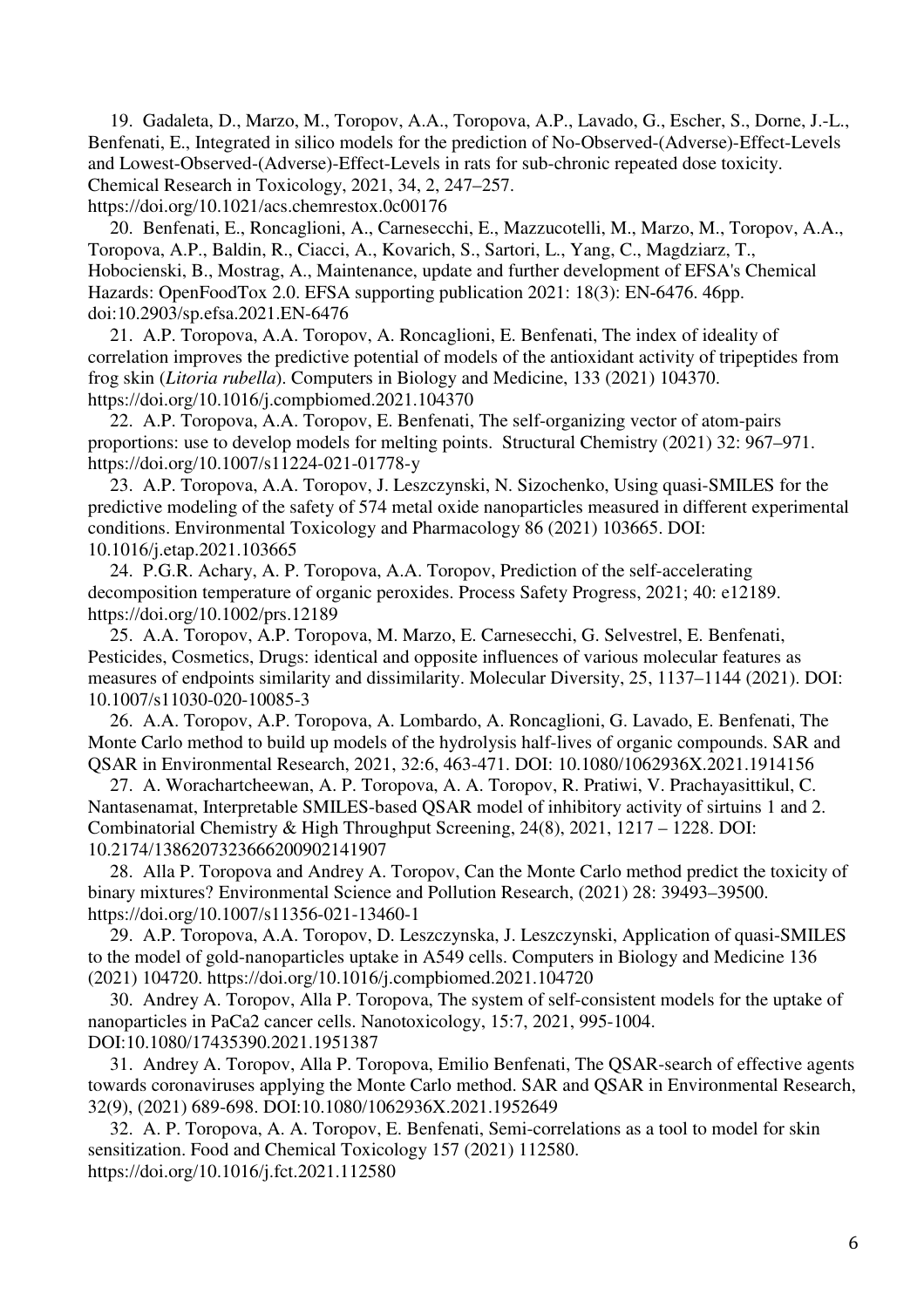33. Andrey A. Toropov, Alla P. Toropova, Alessandra Roncaglioni, Emilio Benfenati, The system of self-consistent semi-correlations as one of the tools of cheminformatics for design antiviral drugs. New Journal of Chemistry, 2021, 45, 20713 – 20720. DOI: 10.1039/d1nj03394h

# **2020:**

34. Andrey A. Toropov, Alla P. Toropova, QSPR/QSAR: state-of-art, weirdness, the future. Molecules 2020, 25(6), 1292. https://doi.org/10.3390/molecules25061292

35. Andrey A. Toropov and Alla P. Toropova, Correlation Intensity Index: building up models for mutagenicity of silver nanoparticles. Science of the Total Environment 737 (2020) 139720.

36. A.P. Toropova, A.A. Toropov, D. Leszczynska, J. Leszczynski, How the CORAL software can be used to select compounds for treatment of neurodegenerative diseases? Toxicology and Applied Pharmacology 408 (2020) 115276.

37. Andrey A.Toropov, Alla P.Toropova, Marco Marzo, Emilio Benfenati, Use of the index of ideality of correlation to improve aquatic solubility model. Journal of Molecular Graphics and Modelling 96 (2020) 107525.

38. Alla P. Toropova, Pablo R. Duchowicz, Laura M. Saavedra, Eduardo A. Castro and Andrey A. Toropov, The use of the index of ideality of correlation to build up models for bioconcentration factor. Molecular Informatics, 2020, 39, 1900070.

39. E. Carnesecchi, A.A. Toropov, A.P. Toropova, N. Kramer, C. Svendsen, J.L. Dorne, E. Benfenati, Predicting acute contact toxicity of organic binary mixtures in honey bees (A. mellifera) through innovative QSAR models. Science of the Total Environment 704 (2020) 135302.

40. Alla P. Toropova, Andrey A. Toropov, Emilio Benfenati, QSAR-models, validation, and IICparadox for drug toxicity. International Journal of Quantitative Structure-Property Relationships (IJQSPR), 5(1), 2020, 22-43.

41. Alla P. Toropova, Andrey A. Toropov, Edoardo Carnesecchi, Emilio Benfenati, Jean Lou Dorne. The index of ideality of correlation: models for flammability of binary liquid mixtures. Chemical Papers, 2020, 74(2): 601-609.

42. M. Marzo, G.J. Lavado, F. Como, A.A. Toropov, A.P. Toropova, D. Baderna, C. Cappelli, A. Lombardo, C. Toma, M. Blázquez Sánchez, E. Benfenati, QSAR models for Biocides. The example of the prediction of *Daphnia Magna* acute toxicity. SAR and QSAR in Environmental Research, 31:3, 227-243, 2020.

43. Toropov, A.; Toropova, A. QSPR/QSAR: State-of-art, Weirdness, the Future. Preprints 2020, 2020010325 (DOI: 10.20944/preprints202001.0325.v1).

44. Alla P. Toropova, Andrey A. Toropov, Danuta Leszczynska, Jerzy Leszczynski, The index of ideality of correlation: models of flash points of ternary mixtures. New Journal of Chemistry, 2020, 44, 4858 – 4868. DOI: 10.1039/D0NJ00121J

45. Alla P. Toropova, Andrey A. Toropov, Edoardo Carnesecchi, Emilio Benfenati, Jean Lou Dorne, The using of the Index of Ideality of Correlation (*IIC*) to improve predictive potential of models of water solubility for pesticides. Environmental Science and Pollution Research (2020) 27: 13339–13347.

46. K. Jafari, M.H. Fatemi, A.P. Toropova, A.A. Toropov, Correlation Intensity Index (CII) as a criterion of predictive potential: applying to model thermal conductivity of metal oxide-based ethylene glycol nanofluids. Chemical Physics Letters, 2020, 754, 137614.

47. Andrey A. Toropov, Alla P. Toropova, The Monte Carlo Method as a tool to build up predictive QSPR/QSAR. Curr. Comput. Aided Drug Des. 2020, 16(3), 197 – 206.

48. Andrey A. Toropov, Alla P. Toropova, Edoardo Carnesecchi, Emilio Benfenati, Jean Lou Dorne, The Index of Ideality of Correlation and the variety of molecular rings as a base to improve model of HIV-1 protease inhibitors activity. Structural Chemistry, (2020) 31: 1441–1448.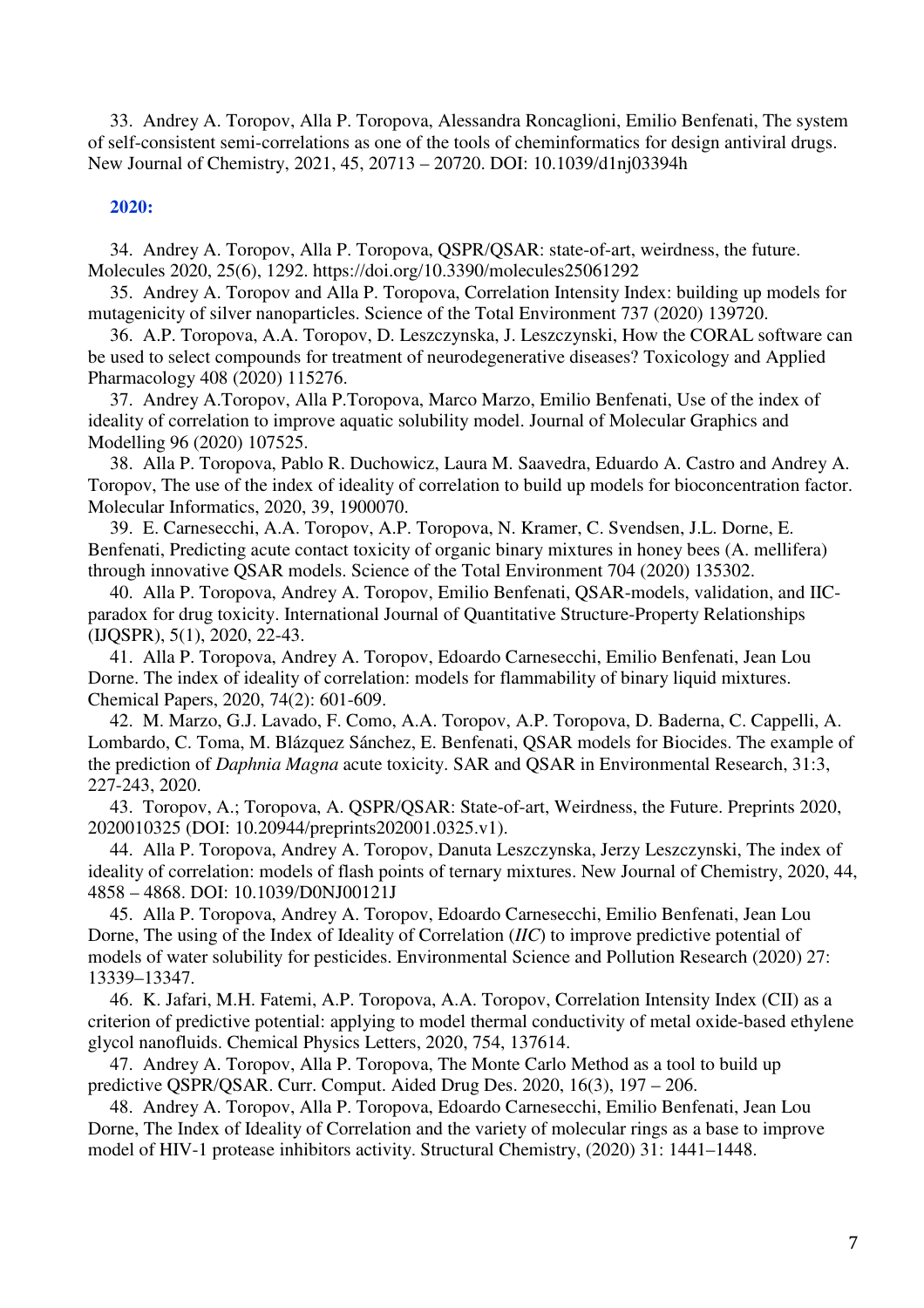49. Alla P. Toropova, **Editorial**- Medicinal Chemistry and Computational Chemistry: Mutual Influence and Harmonization. Mini-Reviews in Medicinal Chemistry, 2020, 20(14), 1320-1321. DOI: 10.2174/138955752014200626163614

50. G.J. Lavado, D. Gadaleta, C. Toma, A. Golbamaki, A.A. Toropov, A.P. Toropova, M. Marzo, D. Baderna, E. Benfenati, Zebrafish AC50 Modelling: (Q)SAR Models to Predict Developmental Toxicity in Zebrafish Embryo. Ecotoxicology and Environmental Safety, 202 (2020) 110936.

51. Claudia Ileana Cappelli, Andrey A. Toropov, Alla P. Toropova, Emilio Benfenati, Ecosystem ecology: models for acute toxicity of pesticides towards *Daphnia magna*. Environmental Toxicology and Pharmacology, 80 (2020) 103459.

52. Alla P. Toropova, Andrey A. Toropov, Extending of QSPR/QSAR-algorithms in order to apply to nanomaterials. MDPI AG in MOL2NET 2020, International Conference on Multidisciplinary Sciences, 6th edition session NANOBIOMATJND-02: JSU-NDSU Nanotech. & BioMaterials Science Workshop, Jackson & Fargo, USA, 2020. Published: 28 July 2020. DOI: 10.3390/mol2net-06-06890

53. Alla P. Toropova and Andrey A. Toropov, Fullerenes C60 and C70: a model for solubility by applying the correlation intensity index. Fullerenes, Nanotubes and Carbon Nanostructures, 2020; 28:11, 900-906.

54. Andrey A. Toropov, Natalia Sizochenko, Alla P. Toropova, Danuta Leszczynska, Jerzy Leszczynski, Advancement of predictive modeling of zeta potentials (ζ) in metal oxide nanoparticles with correlation intensity index (*CII*). Journal of Molecular Liquids, 317 (2020) 113929.

55. Andrey A. Toropov, Alla P. Toropova, Emilio Benfenati, QSAR model for pesticides toxicity to Rainbow Trout based on "ideal correlations". Aquatic Toxicology 227 (2020) 105589.

56. A.A. Toropov, A.P. Toropova, V.O. Kudyshkin, N.I. Bozorov, S.Sh. Rashidova, Applying of the Monte Carlo technique to build up models of glass transition temperatures of diverse polymers. Structural Chemistry, (2020) 31:1739–1743.

57. A.A. Toropov, A.P. Toropova, E. Benfenati, "Ideal correlations" for the predictive toxicity to *Tetrahymena pyriformis*. Toxicology Mechanisms and Methods, 30(8), 2020, 605-610.

58. Shahin Ahmadi, Alla P. Toropova, and Andrey A. Toropov, Correlation Intensity Index: Mathematical modelling of cytotoxicity of metal oxide nanoparticles. Nanotoxicology, 2020, 14:8, 1118-1126. DOI: 10.1080/17435390.2020.1808252

59. A.A. Toropov, A.P. Toropova, G. Selvestrel, D. Baderna, E. Benfenati, Prediction of No Observed Adverse Effect Concentration for Inhalation toxicity: Monte Carlo approach. SAR and QSAR in Environmental Research, 31(12), 2020, 1-12.

# **2019:**

60. Alla P. Toropova, Andrey A. Toropov, QSPR and nano-QSPR: what is the difference? Journal of Molecular Structure, 1182 (2019) 141-149.

61. Andrey A. Toropov, Alla P. Toropova, The Correlation Contradictions Index (*CCI*): building up reliable models of mutagenic potential of silver nanoparticles under different conditions using quasi-SMILES. Science of the Total Environment 681 (2019) 102–109.

62. A.A. Toropov, I. Raška Jr., A.P. Toropova, M. Raškova, A.M. Veselinović, J.B. Veselinović, The study of the Index of Ideality of Correlation As a new criterion of predictive potential of QSPR/QSAR-models. Science of the Total Environment 659 (2019) 1387–1394.

63. Jose Luis Velazquez Libera, Julio Caballero, Alla Toropova, Andrey Toropov, Estimation of 2D autocorrelation descriptors and 2D Monte Carlo descriptors as a tool to build up predictive models for acetylcholinesterase (AChE) inhibitory activity. Chemometrics and Intelligent Laboratory Systems, 184 (2019) 14–21.

64. A.P. Toropova, A.A. Toropov, A.M. Veselinović, J.B. Veselinović, D. Leszczynska, J. Leszczynski, Semi-correlations combined with the index of ideality of correlation: A tool to build up model of mutagenic potential. Molecular and Cellular Biochemistry, 2019, Volume 452, Issue 1–2, pp. 133–140.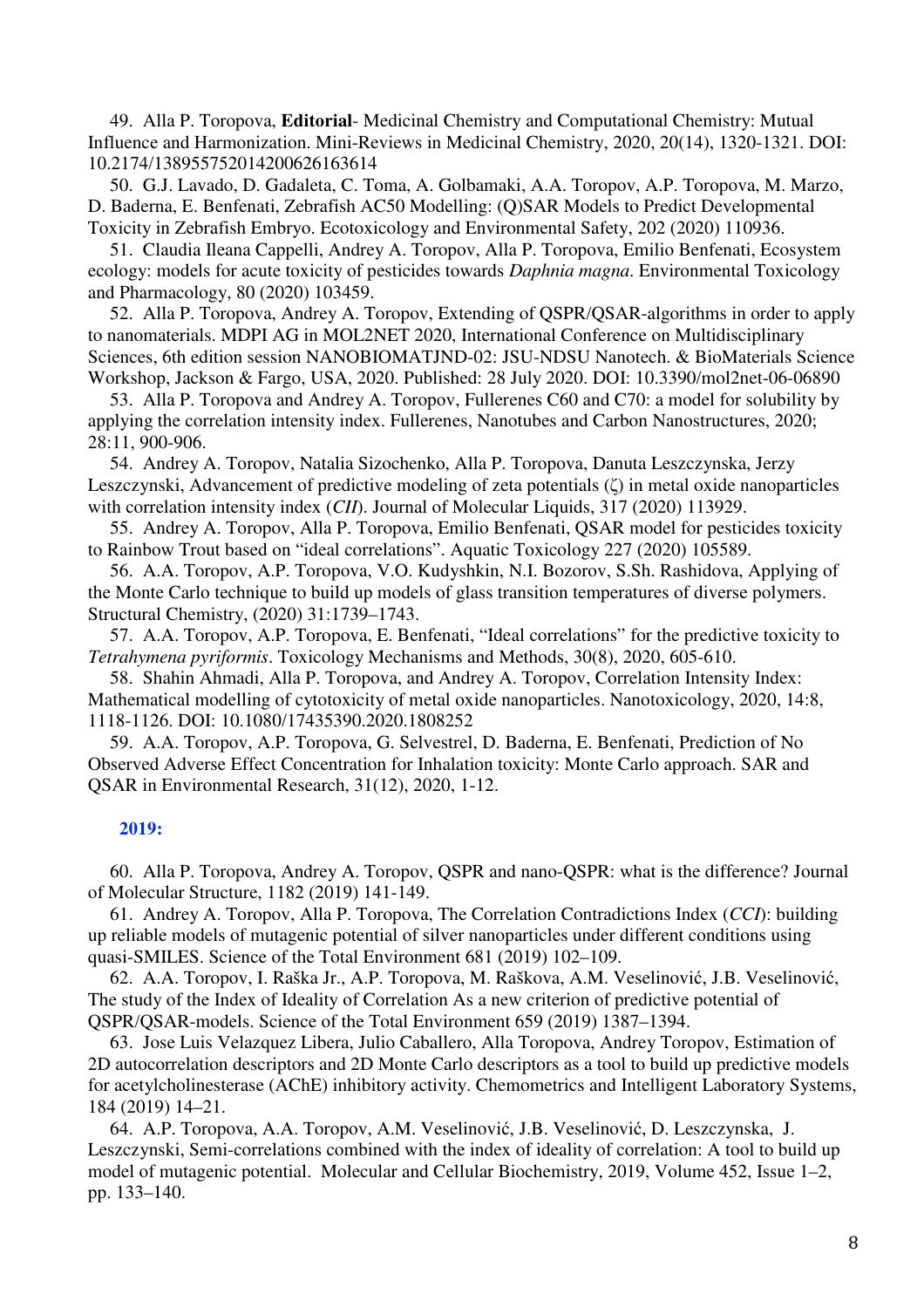65. Andrey A. Toropov, Alla P. Toropova, Use of The Index of Ideality of Correlation to improve predictive potential for biochemical endpoints. Toxicology Mechanisms and Methods, 2019, 29:1, 43- 52.

66. C. Toma, D. Gadaleta, A. Roncaglioni, A. A.Toropov, A.P. Toropova, M. Marzo, E. Benfenati, QSAR development for plasma protein binding: influence of the ionization state. Pharmaceutical Research, (2019) 36: 28.

67. Alla P. Toropova, Andrey A. Toropov, Does the index of ideality of correlation detect the better model correctly? Mol. Inf. 2019, 38, 1800157.

68. Mariya A. Toropova, Maria Raškova, Ivan Raška Jr., Alla P. Toropova, The Index of Ideality of Correlation (*IIC*): model for sweetness. Monatshefte für Chemie - Chemical Monthly (2019) 150: 617–623.

69. P.G.R. Achary, A.P. Toropova, A.A. Toropov, Combinations of graph invariants and attributes of simplified molecular input-line entry system (SMILES) to build up models for sweetness. Food Research International 122 (2019) 40–46.

70. A.A. Toropov, A.P. Toropova, E. Benfenati, The Index of Ideality of Correlation: QSAR model of acute toxicity for zebrafish (*Danio rerio*) embryo. International Journal of Environmental Research (2019) 13: 387–394.

71. A.A. Toropov, A.P. Toropova, D. Leszczynska, J. Leszczynski, "Ideal correlations" for biological activity of peptides. BioSystems 181 (2019) 51–57.

72. Alla P. Toropova, Andrey A. Toropov, Quasi-SMILES: Quantitative Structure - Activity Relationships to predict anti-cancer activity. Molecular Diversity (2019) 23: 403–412.

73. A.P. Toropova, A.A. Toropov, E. Benfenati, D. Leszczynska, J. Leszczynski, Virtual Screening of Anti-Cancer Compounds: Application of Monte Carlo Technique. Anti-Cancer Agents in Medicinal Chemistry, 19(2), 2019, 148 – 153.

74. A.P. Toropova, A.A. Toropov, E. Benfenati, Semi-correlations as a tool to build up categorical (active/inactive) model of  $GABA_A$  receptor modulators activity. Structural Chemistry (2019) 30 (3): 853–861.

75. Andrey A. Toropov, Alla P. Toropova, Gianluca Selvestrel, Emilio Benfenati, Idealization of correlations between optimal SMILES-based descriptors and skin sensitization. SAR and QSAR in Environmental Research, 30(6), 2019, 447-455.

76. Alla P. Toropova, Andrey A. Toropov, The index of ideality of correlation: Improvement of models for toxicity to algae. Natural Product Research, 33(15), 2019, 2200-2207.

77. A.A. Toropov, A.P. Toropova, G. Raitano, E. Benfenati, CORAL: building up QSAR models for the chromosome aberration test. Saudi Journal of Biological Sciences, 26 (2019) 1101–1106.

78. Alla P. Toropova, Andrey A. Toropov, Emilio Benfenati, QSPR as a random event: solubility of fullerenes C[60] and C[70]. Fullerenes, Nanotubes and Carbon Nanostructures, 2019, 27:10, 816- 821.

79. Andrey A. Toropov, Alla P. Toropova, QSAR as a random event: criteria of predictive potential for a chance model. Structural Chemistry, 30(5), 2019, 1677-1683.

80. Alla P. Toropova, Andrey A. Toropov, Marco Marzo, Sylvia E. Escher, Jean Lou Dorne, Nikolaos Georgiadis, Emilio Benfenati, Corrigendum to "The application of new HARD-descriptor available from the CORAL software to building up NOAEL models" [Food Chem. Toxicol. 112 (2018) 544–550]. Food and Chemical Toxicology 128 (2019) 146.

81. A.P. Toropova, A.A. Toropov, Corrigendum to "CORAL: Binary classifications (active/inactive) for drug-induced liver injury" [Toxicol. Lett. 268 (2017) (February) 51–57]. Toxicology Letters, 313, 2019, 205.

82. A.P. Toropova, A.A. Toropov, Corrigendum to "Hybrid optimal descriptors as a tool to predict skin sensitization in accordance to OECD principles" [Toxicol. Lett. 275 (June) (2017) 57–66]. Toxicology Letters, 313, 2019, 206.

83. Alla P. Toropova and Andrey A. Toropov, Applying of the Monte Carlo method for the prediction of behavior of peptides. Current Protein & Peptide Science (2019) 20(12): 1151 - 1157.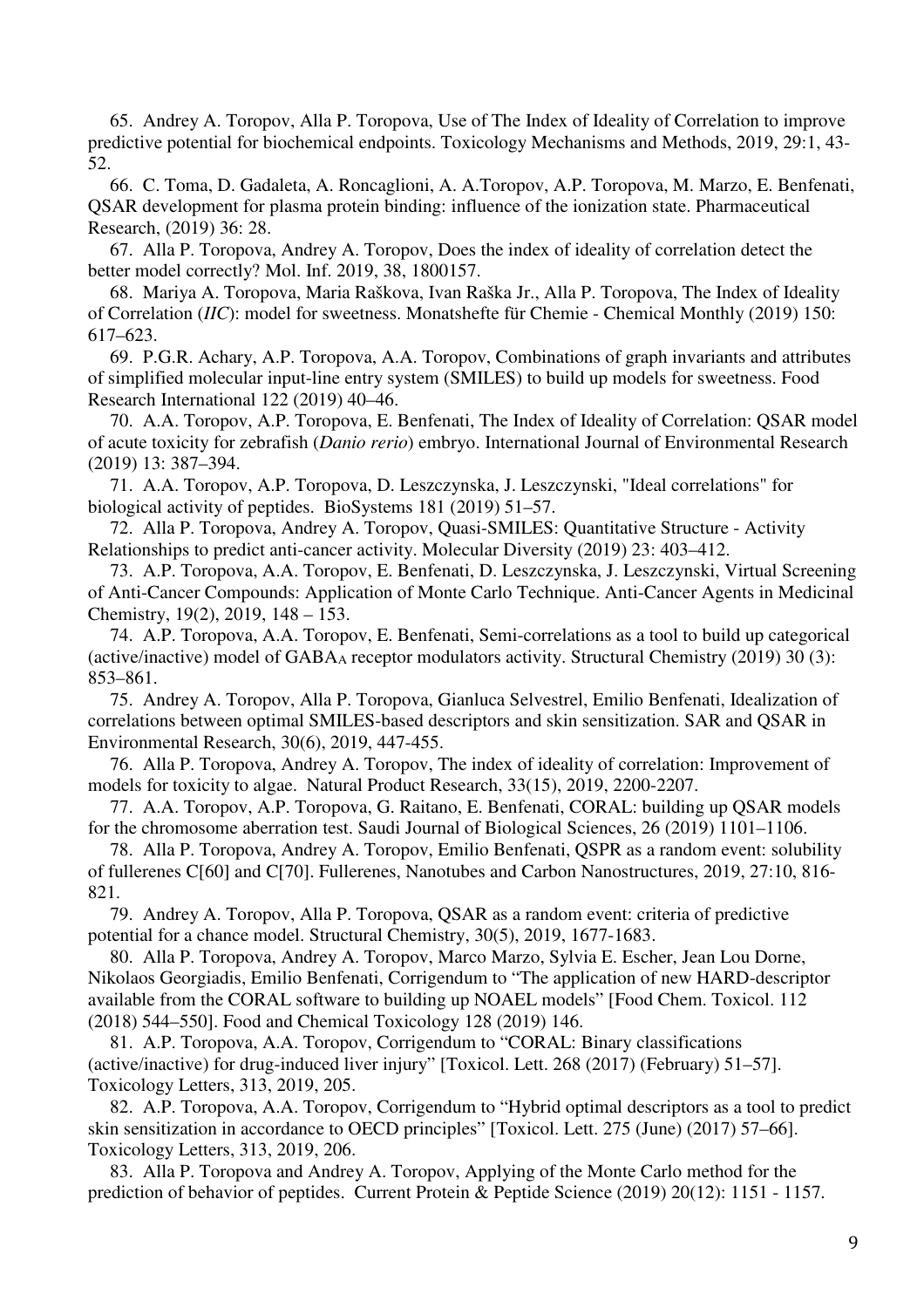84. Alla P. Toropova and Andrey A. Toropov, Whether the Validation of the Predictive Potential of Toxicity Models is Solved Task? Current Topics in Medicinal Chemistry, 2019; 19(29): 2643 – 2657.

# **2018:**

85. Alla P. Toropova and Andrey A. Toropov, CORAL: QSAR Models for Carcinogenicity of Organic Compounds for Male and Female Rats. Computational Biology and Chemistry, 72, 2018, 26– 32.

86. A.A. Toropov, R. Carbó-Dorca, A.P. Toropova, Index of Ideality of Correlation: new possibilities to validate QSAR: a case study. Structural Chemistry, (2018) 29: 33–38.

87. A.P. Toropova, A.A. Toropov, M. Marzo, S.E. Escher, J.L. Dorne, N. Georgiadis, E. Benfenati. The application of new HARD-descriptor available from the CORAL software to building up NOAEL models. Food and Chemical Toxicology, 112 (2018) 544-550.

88. Alla P. Toropova, Andrey A. Toropov, CORAL: Monte Carlo method to predict endpoints for medical chemistry. Mini-Reviews in Medicinal Chemistry, 18(5), 2018, 382 - 391.

89. A.A. Toropov, A.P. Toropova, E. Benfenati, M. Salmona, Mutagenicity, Anticancer activity, and Blood brain barrier: Similarity and dissimilarity of molecular alerts. Toxicology Mechanisms and Methods, 28(5), 2018, 321-327.

90. A.A. Toropov, N. Sizochenko, A.A. Toropova, J. Leszczynski, Towards the Development Of General Nano-Quantitative Structure-Property Relationship (nano-QSPR) Models: Zeta Potentials of Metal Oxide Nanoparticles. Nanomaterials, 2018, 8(4), 243.

91. Alla P. Toropova, Andrey A. Toropov, **Guest Editorial Preface**: Special Issue on Applications of QSPR/QSAR in Toxicology, Ecology, and Drug Discovery: Problems and Solutions. International Journal of Quantitative Structure-Property Relationships, Volume 3, Issue 2, 2018.

92. Andrey A. Toropov, Alla P. Toropova, Application of the Monte Carlo method for building up models for octanol-water partition coefficient of platinum complexes. Chemical Physics Letters 701 (2018) 137–146.

93. A.A. Toropov, A.P. Toropova, E. Benfenati, J. L. Dorne, SAR for gastro-intestinal absorption and blood-brain barrier permeation of pesticides. Chemico-Biological Interactions, 290 (2018) 1–5.

94. Alla P. Toropova, Andrey A. Toropov, Sanija Begum, Patnala Ganga Raju Achary, Blood brain barrier and Alzheimer's disease: Similarity and dissimilarity of molecular alerts. Current Neuropharmacology, 2018, 16, 769-785.

95. A. Worachartcheewan, A. P. Toropova, A. A. Toropov, S. Siriwong, J. Prapojanasomboon, V. Prachayasittikul, C. Nanatasenamat, Quantitative structure–activity relationship study of betulinic acid derivatives against HIV using SMILES-based descriptor. Current Computer-Aided Drug Design, 2018; 14(2): 152-159.

96. A.P. Toropova, A.A. Toropov, E. Benfenati, D. Leszczynska, J. Leszczynski, Prediction of antimicrobial activity of large pool of peptides using quasi-SMILES. BioSystems, 169–170 (2018) 5– 12.

97. A.A. Toropov, A.P. Toropova, L. Cappellini, E. Benfenati, E. Davoli, QSPR analysis of threshold of odor for the large number of heterogenic chemicals. Molecular Diversity, (2018) 22: 397– 403.

98. A.M. Veselinović, A.A. Toropov, A.P. Toropova, D. Stanković-Đorđević and J.B. Veselinović, Design and development of novel antibiotics based on FtsZ inhibition - in silico studies. New Journal of Chemistry, 2018, 42, 10976-10982.

99. A.A. Toropov, A.P. Toropova, E. Benfenati, L. Diomede, M. Salmona, Use of Quasi-SMILES to model biological activity of "micelle-polymer" samples. Structural Chemistry (2018) 29: 1213– 1223.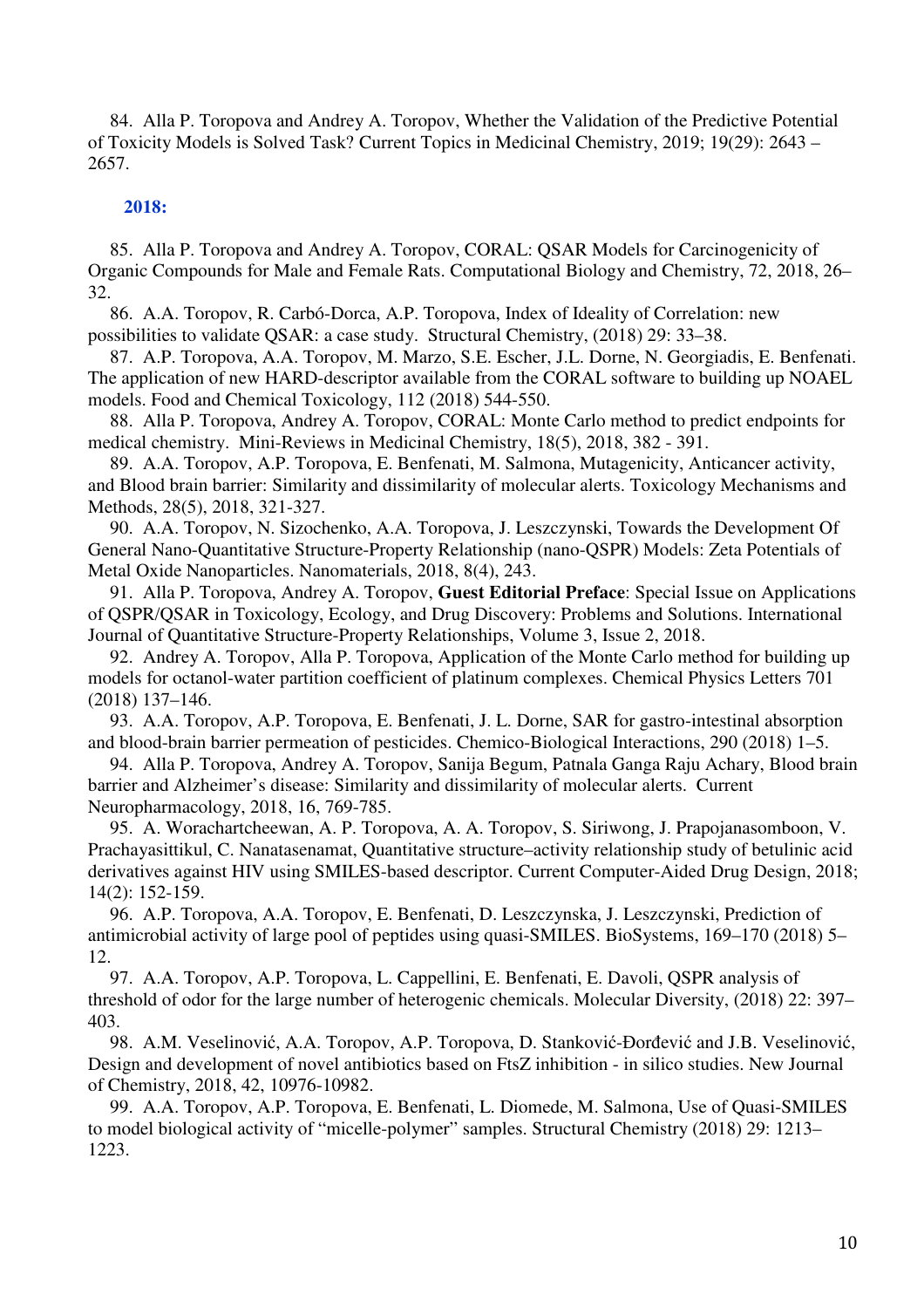100.Caterina Leone, Elia E. Bertuzzi, Alla P. Toropova, Andrey A. Toropov, Emilio Benfenati. CORAL: predictive models for cytotoxicity of functionalized nanozeolites based on quasi-SMILES. Chemosphere, 210 (2018) 52-56.

101.Alla P. Toropova, Andrey A. Toropov, Emilio Benfenati, Sara Castiglioni, Renzo Bagnati, Alice Passoni, Ettore Zuccato, Roberto Fanelli. Quasi-SMILES as a tool to predict removal rates of pharmaceuticals and dyes in sewage. Process Safety and Environmental Protection, 118 (2018) 227- 233.

102.Alla P. Toropova, Andrey A. Toropov, Danuta Leszczynska, Jerzy Leszczynski, The Index of Ideality of Correlation: Hierarchy of Monte Carlo models for Glass Transition Temperatures of Polymers. Journal of Polymer Research, (2018) 25: 221-227.

103.Alla P. Toropova, Andrey A. Toropov, Use of the Index of Ideality of Correlation to improve models of Eco-toxicity. Environmental Science and Pollution Research, (2018) 25: 31771–31775.

104.Sanija Begum, P. Ganga Raju Achary, Andrey A. Toropov, Alla P. Toropova, Simplified molecular-input line-entry system based quantitative structure–activity relationship (QSAR) models for Serotonin 3 (5-HT3) receptor. Indian Journal of Chemistry Section-B, 57B, 2018, 1322-1327.

105.Andrey A. Toropov and Alla P. Toropova, Predicting Cytotoxicity of 2-Phenylindole Derivatives Against Breast Cancer Cells Using Index of Ideality of Correlation. Anticancer Research 38: 6189-6194 (2018).

106.Alla Toropova; Andrey Toropov; Emilio Benfenati, Idealized correlations: prediction of solubility of fullerene in organic solvents, Published: 10 December 2018 by MDPI AG in MOL2NET 2018, International Conference on Multidisciplinary Sciences, 4th edition session WCUCW-02: West Coast University Capstone Workshop, WCU, Miami, USA, 2018 (doi: 10.3390/mol2net-04-05898)

# **2017:**

107.Alla P. Toropova, Andrey A. Toropov, **Editorial. Special issue**: Impact of Drug Metabolism and its Relevance upon Drug Discovery, Current Drug Metabolism, 18(12) (2017) 1070.

108.A.P. Toropova, A.A. Toropov. Nano-QSAR in cell biology: Model of cell viability as a mathematical function of available eclectic data. Journal of Theoretical Biology 416 (2017) 113–118.

109.A.P. Toropova, A.A. Toropov. CORAL: Binary classifications (active/inactive) for druginduced liver injury. Toxicology Letters, 268, 15 February 2017, 51–57.

110.V. Prachayasittikula, A. Worachartcheewana, A.P. Toropova, A.A. Toropov, V. Prachayasittikul, C. Nantasenamat. Large-scale classification of P-glycoprotein inh ibitors using SMILES-based descriptors. SAR and QSAR in Environmental Research, 28(1), 2017, 1–16.

111.A.P. Toropova, A.A. Toropov, D. Leszczynska, J. Leszczynski. CORAL and Nano-QFAR: Quantitative feature – activity relationships (QFAR) for bioavailability of nanoparticles (ZnO, CuO, Co<sub>3</sub>O<sub>4</sub>, and TiO<sub>2</sub>). Ecotoxicology and Environmental Safety, 2017; 139, 404-407.

112.A.P. Toropova, A.A. Toropov. The index of ideality of correlation: A criterion of predictability of QSAR models for skin permeability? Science of the Total Environment 586 (2017) 466–472.

113.Aleksandar M. Veselinović, Dragan Velimorović, Biljana Kaličanin, Alla Toropova, Andrey Toropov, Jovana Veselinović. Prediction of Gas Chromatographic Retention Indices Based on Monte Carlo Method. Talanta 168 (2017) 257–262.

114.K. Bouhedjar, S. Manganelli, G. Gini, A. A. Toropov, A. P. Toropova, S. Ali-Mokhnache, D. Messadi, QSAR Modeling useful in Anti-Cancer Drug Discovery: Prediction of <sup>V600</sup>EBRAF-Dependent P-ERK using Monte Carlo Method. (2017) J. Med. Chem. Toxicol. 2(1): 1- 6.

115.Alla P. Toropova, Andrey A. Toropov. Hybrid Optimal Descriptors as a Tool to Predict Skin Sensitization in accordance to OECD principles. Toxicology Letters, 275 (2017) 57-66.

116.Andrey A. Toropov, Alla P. Toropova, Marten Beeg, Marco Gobbi, Mario Salmona, QSAR model for Blood-Brain Barrier Permeation. Journal of Pharmacological and Toxicological Methods 88 (2017) 7–18.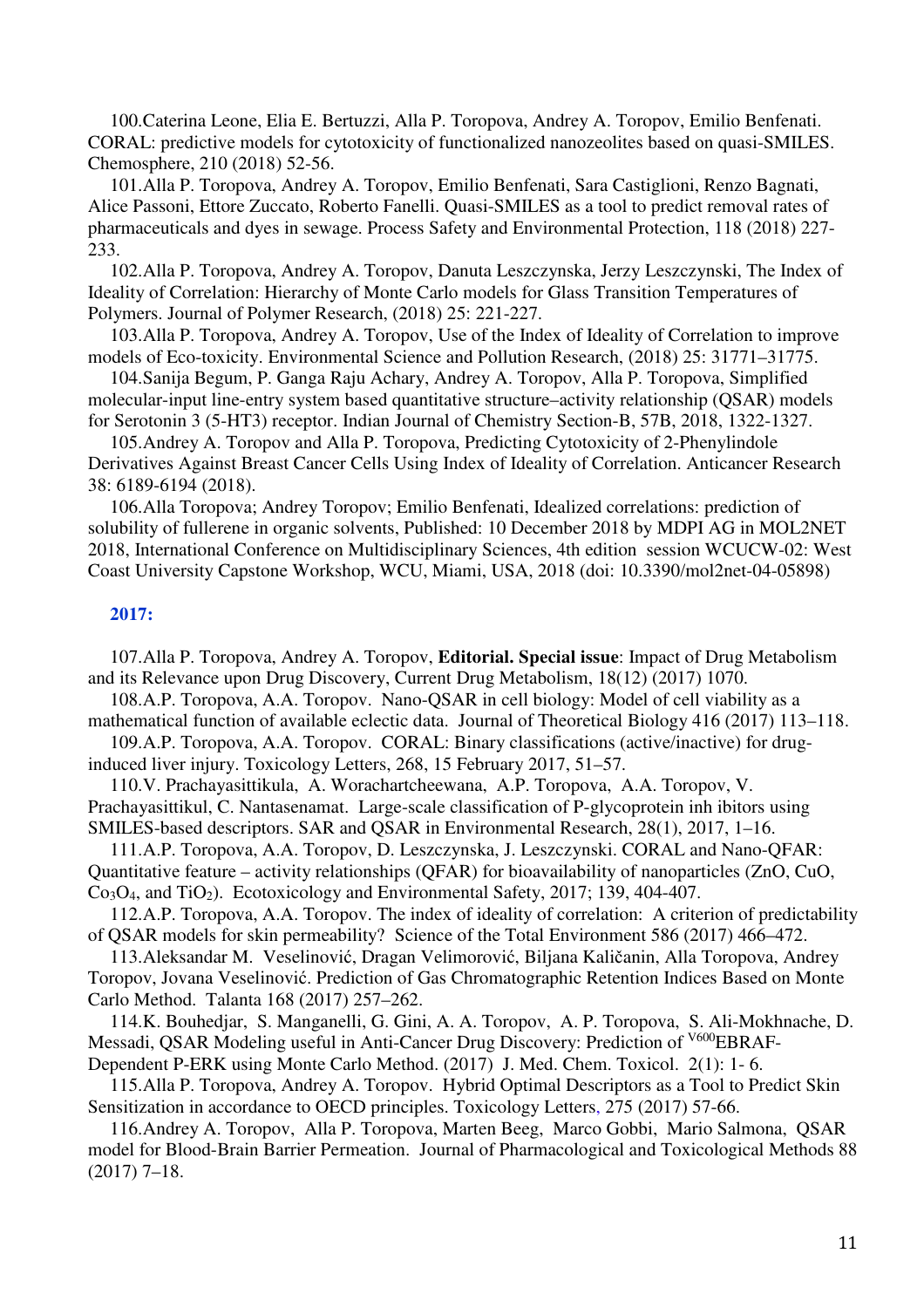117.Andrey A. Toropov, Alla P. Toropova. The index of ideality of correlation: a criterion of predictive potential of QSPR/QSAR models? Mutation Research - Genetic Toxicology and Environmental Mutagenesis, 819 (2017) 31–37.

118.A. A. Toropov, A. P. Toropova, M. Marzo, J.L. Dorne, N. Georgiadis, E. Benfenati, QSAR models for predicting acute toxicity of pesticides in rainbow trout using the CORAL software and EFSA's OpenFoodTox database. Environmental Toxicology and Pharmacology 53 (2017) 158–163.

119.Andrey A. Toropov, Alla P. Toropova, Francesca Como, Emilio Benfenati, Quantitative structure–activity relationship models for bee toxicity. Toxicological & Environmental Chemistry, 99: 7-8, 2017, 1117-1128.

120.Benfenati E., Como F., Manzo M., Gadaleta D., Toropov A. and Toropova A., 2017. Developing innovative in silico models with EFSA's OpenFoodTox database. EFSA supporting publication 2017: EN-1206. 19 pp. doi:10.2903/sp.efsa.2017.EN-1206

121.Mariya A. Toropova, Ivan Raska Jr, Alla P. Toropova, Maria Raskova. CORAL software: analysis of impacts of pharmaceutical agents upon metabolism via the optimal descriptors. Current Drug Metabolism. Vol. 18, No. 6, 500-510, 2017.

122.Karel Nesměrák, Andrey A. Toropov, Alla P. Toropova, Tugba Ertan-Bolelli, Ilkay Yildiz. QSAR of antimycobacterial activity of benzoxazoles by optimal SMILES-based descriptors. Med. Chem. Res. (2017) 26: 3203–3208.

123.A.P. Toropova, A.A. Toropov, M. Beeg, M. Gobbi, M. Salmona, Utilization of the Monte Carlo method to build up QSAR models for hemolysis and cytotoxicity of antimicrobial peptides. Current Drug Discovery Technologies, 14(4), 2017, 229-243.

### **2016:**

124.P. Ganga Raju Achary, Sanija Begum, Alla P. Toropova, Andrey A. Toropov, A quasi-SMILES based QSPR Approach towards the prediction of adsorption energy of Ziegler - Natta catalysts for propylene polymerization. Materials Discovery, 5, August 2016, 22–28. http://dx.doi.org/10.1016/j.md.2016.12.003

125.Alla P. Toropova, Terry W. Schultz, Andrey A. Toropov, Building up a QSAR model for toxicity towards *Tetrahymena Pyriformis* by the Monte Carlo method: A case of benzene derivatives. Environmental Toxicology and Pharmacology, 42 (2016) 135–145.

126.Karel Nesměrák, Andrey A. Toropov, Alla P. Toropova, Model for electrochemical parameters for 4-(benzylsulfanyl)pyridines calculated from the molecular structure. Journal of Electroanalytical Chemistry 766 (2016) 24–29.

127.S. Manganelli, C. Leone, A.A. Toropov, A.P. Toropova, E. Benfenati, QSAR model for predicting cell viability of human embryonic kidney cells exposed to  $SiO<sub>2</sub>$  nanoparticles. Chemosphere, 144 (2016) 995-1001.

128.Alla P. Toropova, Andrey A. Toropov, Aleksandar M. Veselinović, Jovana B. Veselinović, Emilio Benfenati, Danuta Leszczynska, Jerzy Leszczynski, Nano-QSAR: Model of mutagenicity of fullerene as a mathematical function of different conditions. Ecotoxicology and Environmental Safety, 124 (2016) 32-36.

129.Alla P. Toropova, Andrey A. Toropov, Evolution of Optimal Descriptors: Solved, Unsolved, and Unsoluble Tasks. International Journal of Quantitative Structure-Property Relationships, 1 (2), 2016, 52-71.

130.Manganelli, S., Leone, C., Toropov, A.A., Toropova, A.P., Benfenati, E. QSAR model for cytotoxicity of silica nanoparticles on human embryonic kidney cells. Materials Today: Proceedings, 3(3), 2016; 847–854.

131.Jovana B. Veselinović, Aleksandar M. Veselinović, Alla P. Toropova, Andrey A. Toropov, The Monte Carlo technique as a tool to predict LOAEL. European Journal of Medicinal Chemistry, 116 (2016) 71-75.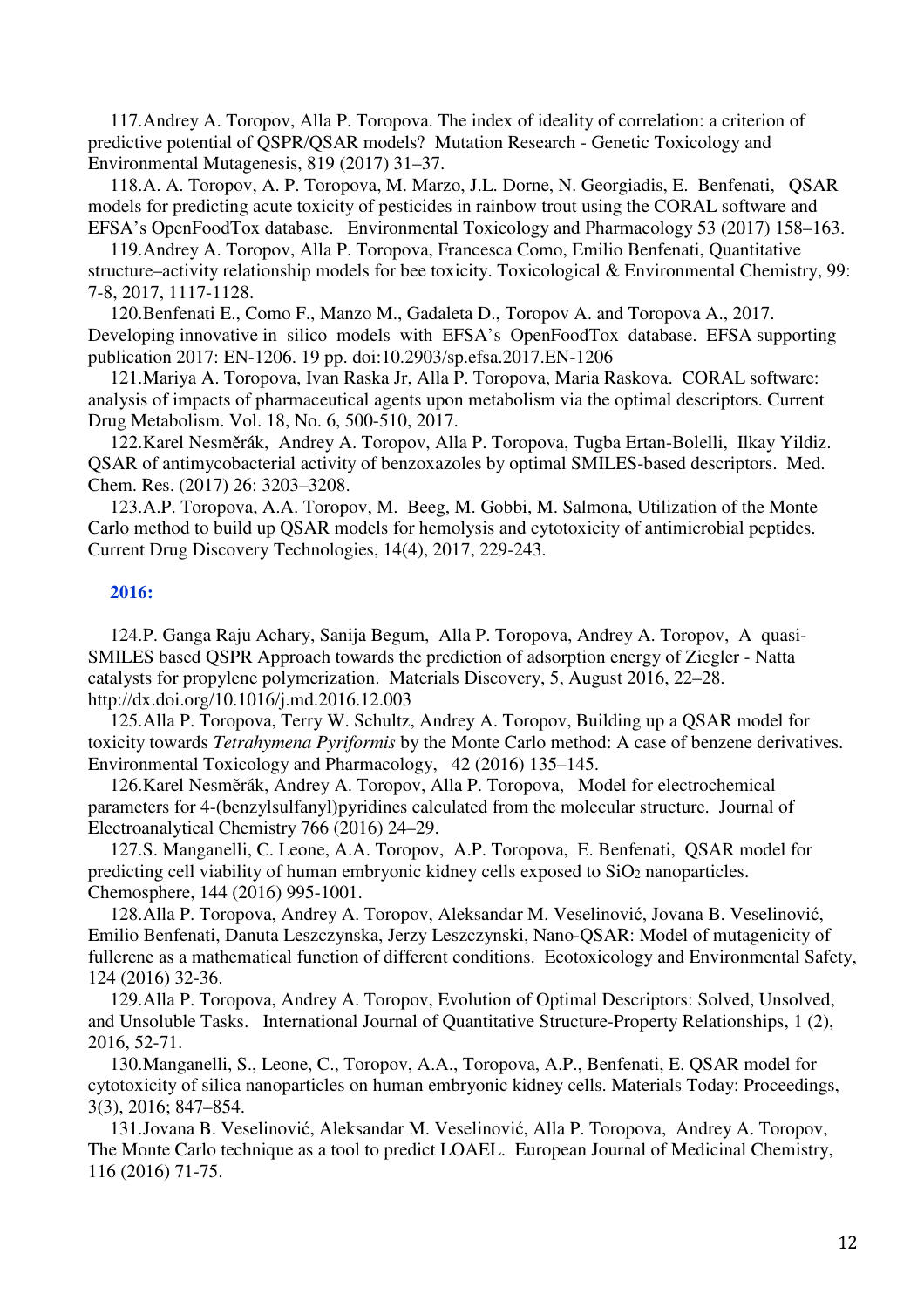132.Andrey A. Toropov, Alla. P. Toropova, Emilio Benfenati, Roberto Fanelli, QSAR as a random event: selecting of the molecular structure for potential anti-tuberculosis agents. Anti-Infective Agents, 2016,  $14(1)$ :  $3 - 10$ .

133.Toropova, A.P., Toropov, A.A., Rallo, R., Leszczynska, D., and Leszczynski, J., Nano-QSAR: Genotoxicity of multi-walled carbon nanotubes. Int. J. Environ. Res., 10(1): 59-64, Winter 2016.

134.Andrey A. Toropov, Alla P. Toropova, Sanija Begum, P. Ganga Raju Achary, Towards predicting the solubility of  $CO<sub>2</sub>$  and  $N<sub>2</sub>$  in different polymers using a Quasi-SMILES based QSPR approach. SAR and QSAR in Environmental Research 27(4) (2016) 293-301.

135.Alla P. Toropova, Andrey A. Toropov, Serena Manganelli, Caterina Leone, Diego Baderna, Emilio Benfenati, Roberto Fanelli, Quasi-SMILES as a tool to utilize eclectic data for predicting the behavior of nanomaterials. NANOIMPACT 1 (2016) 60–64.

136.Veselinović A.M., Veselinović J.B., Nikolić G.M., Toropova A.P., Toropov A.A., QSPR models for estimating retention in HPLC with the *p* solute polarity parameter based on the Monte Carlo method. Struct. Chem. (2016) 27: 821–828.

137.Alla P. Toropova, P.Ganga Raju Achary, Andrey A. Toropov. Quasi-SMILES for Nano-QSAR prediction of toxic effect of  $Al_2O_3$  nanoparticles. Journal of Nanotoxicology and Nanomedicine, 1(1), 2016, 17-28.

138.Alla P. Toropova, Andrey A. Toropov. QSPR model for dispersibility of graphene in various solvents. Letters in Drug Design & Discovery, 13(6), 2016, 514-520.

139.Andrey A. Toropov, P. Ganga Raju Achary, Alla P. Toropova. Quasi-SMILES and nano-QFPR: The predictive model for zeta potentials of metal oxide nanoparticles. Chemical Physics Letters 660 (2016) 107–110.

140.A.A. Toropov, A. P. Toropova, L. Cappellini, E. Benfenati, E. Davoli. Odor Threshold prediction by means of the Monte Carlo method. Ecotoxicology and Environmental Safety 133 (2016) 390–394.

141. A. P. Toropova, A. A. Toropov, A. M. Veselinović, J. B. Veselinović, D. Leszczynska, J. Leszczynski, Monte Carlo based QSAR models for toxicity of organic chemicals to *Daphnia magna*. Environmental Toxicology and Chemistry, 2016; Vol. 35, No. 11, pp. 2691–2697.

142.Alla P. Toropova, Andrey A. Toropov, Maria Raskova, Ivan Raska Jr, Improved building up a model of toxicity towards *Pimephales promelas* by the Monte Carlo method. Environmental Toxicology and Pharmacology 48 (2016) 278–285.

143.Alla P. Toropova and Andrey A. Toropov, Assessment of nano-QSPR models of organic contaminant absorption by carbon nanotubes for ecological impact studies. Materials Discovery, 4 (2016) 22–28.

144.Bragazzi N, Toropov AA, Toropova AP, Pechkova E, Nicolini C. 2016. Quasi-QSPR to Predict Proteins Behavior Under Various Concentrations of Drug Using Nanoconductometric Assay. NanoWorld J. 2(4): 71-77. http://dx.doi.org/10.17756/nwj.2016-000

# **2015:**

145.A. P. Toropova, A.A. Toropov, R. Rallo, D. Leszczynska, J. Leszczynski. Optimal descriptor as a translator of eclectic data into prediction of cytotoxicity for metal oxide nanoparticles under different conditions. Ecotoxicology and Environmental Safety, (2015) 112, 39–45.

146.A.A. Toropov and A.P. Toropova. Quasi-QSAR for mutagenic potential of multi-walled carbon-nanotubes. Chemosphere, (2015) 124: 40–46.

147.A.P. Toropova and A. A. Toropov. Mutagenicity: QSAR - quasi-QSAR - nano-QSAR. Mini-Reviews in Medicinal Chemistry, 2015, 15(2): 608-621.

148.Alla P. Toropova and Andrey A. Toropov, Quasi-SMILES and nano-QFAR: United model for mutagenicity of fullerene and MWCNT under different conditions. Chemosphere, 139 (2015) 18–22.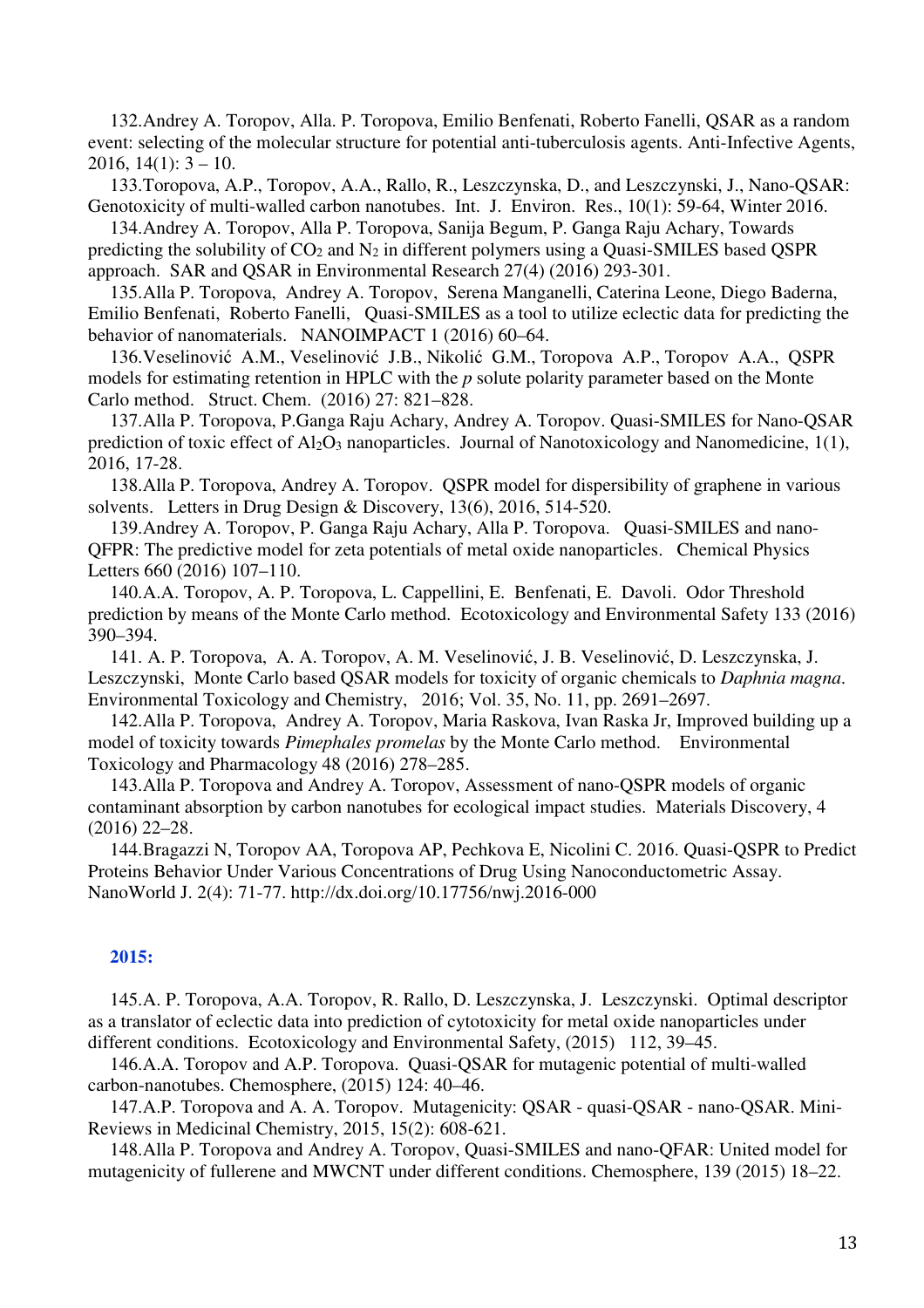149.Andrey A. Toropov and Alla P. Toropova, **Editorial**. Special issue: "From Chemoinformatics to Nanoinformatics: New tools for Drug Discovery and Nanoparticles Design in Medicinal Chemistry", Current Topics in Medicinal Chemistry, 2015 May 6, 15( 18 ) 1767.

150.A. P. Toropova, A. A. Toropov, J. B. Veselinović, A. M. Veselinović. QSAR as a random event: a case of NOAEL. Environ. Sci. Poll. Res. (2015), 22(11), 8264-8271

151.J. B. Veselinovic´, A. A. Toropov, A. P. Toropova, G. M. Nikolic´, A. M. Veselinovic´. Monte Carlo Method-Based QSAR Modeling of Penicillins Binding to Human Serum Proteins. Arch. Pharm. (2015) 348 (1), 62-67.

152.P.R. Duchowicz, S.E. Fioressi, D.E. Bacelo, L.M. Saavedra, A.P. Toropova, A.A. Toropov, QSPR Studies on Refractive Indices of Structurally Heterogeneous Polymers. Chemom. Intell. Lab. Syst., (2015) 140, 86–91.

153.A.P. Toropova, A.A. Toropov, E. Benfenati, R. Korenstein, D. Leszczynska, J. Leszczynski. Optimal nano-descriptors as translators of eclectic data into prediction of the cell membrane damage by means of nano metal-oxides. Environ. Sci. Pollut. Res. (2015) 22, 745–757.

154.A.A. Toropov, J. B. Veselinovic´, A. M. Veselinovic´, F. N. Miljkovic´, A. P. Toropova, QSAR models for 1, 2, 4-benzotriazines as Src inhibitors based on Monte Carlo method. Med. Chem. Res. (2015) 24 (1), 283-290

155.Toropova A.P., Toropov A.A., Benfenati E. A quasi-QSPR modeling for the photocatalytic decolorisation rate constants and cellular viability (CV%) of nanoparticles by CORAL. SAR and QSAR in Environmental Research, Jan 2015, 26(1); 29-40.

156.A.M. Veselinović, J. B. Veselinović, A.A. Toropov, A.P. Toropova, G. M. Nikolić. QSAR Models for the Reactivation of Sarin Inhibited AChE by Quaternary Pyridinium Oximes Based on Monte Carlo Method. Current computer-aided drug design, 2015, 10(3), 266-273.

157.A.P. Toropova, A.A. Toropov, E. Benfenati, D. Leszczynska, J. Leszczynski. QSAR model as a random event: A case of rat toxicity. Bioorganic & Medicinal Chemistry, 2015, 23(6), 1223-1230.

158.Andrey A. Toropov, Alla P. Toropova, Claudia Ileana Cappelli, Emilio Benfenati. CORAL: model for octanol/water partition coefficient. Fluid Phase Equilibria, (2015); 397, 44-49.

159.A.A. Toropov, A. P. Toropova, A. M. Veselinović, J. B. Veselinović, K. Nesměrák, I. Raska Jr, P. R. Duchowicz, E. A. Castro,V. O. Kudyshkin, D. Leszczynska, J. Leszczynski. The Monte Carlo method based on eclectic data as an efficient tool for predictions of endpoints for nanomaterials – two examples of application. Combinatorial Chemistry & High Throughput Screening. 2015, 18(4), 376- 386.

160.Alla P. Toropova, Andrey A. Toropov, Valentin O. Kudyshkin, Robert Rallo, Prediction of the Q-e parameters from structures of transfer chain agents, Journal of Polymer Research, 22 (2015)128.

161.Andrey A. Toropov, Robert Rallo, Alla P. Toropova, Use of quasi-SMILES and Monte Carlo optimization to develop quantitative feature property/activity relationships (QFPR/QFAR) for nanomaterials. Current Topics in Medicinal Chemistry, 2015, 15(18) 1837-1844.

162.Andrey A. Toropov, Alla P. Toropova, Fabiola Pizzo, Anna Lombardo, Domenico Gadaleta, Emilio Benfenati. CORAL: Model for No Observed Adverse Effect Level (NOAEL). Molecular Diversity, 19(3) (2015) 563-575.

163.A. P. Toropova, A.A. Toropov, and E. Benfenati, CORAL: Prediction of binding affinity and efficacy of thyroid hormone receptor ligands. Eur. J. Med. Chem., 101 (2015) 452-461.

164.Apilak Worachartcheewan, Virapong Prachayasittikul, Alla P. Toropova, Andrey A. Toropov, Chanin Nantasenamat, Large-scale structure-activity relationship study of hepatitis C virus NS5B polymerase inhibition using SMILES-based descriptors. Molecular Diversity, 19 (2015) 955–964.

165.A. M. Veselinović, J. B. Veselinović, A. A. Toropov, A. P. Toropova, G. M. Nikolić; In Silico Prediction of the *β*-Cyclodextrin Complexation Based on Monte Carlo Method. International Journal of Pharmaceutics, 2015 Aug 28; 495(1): 404-409.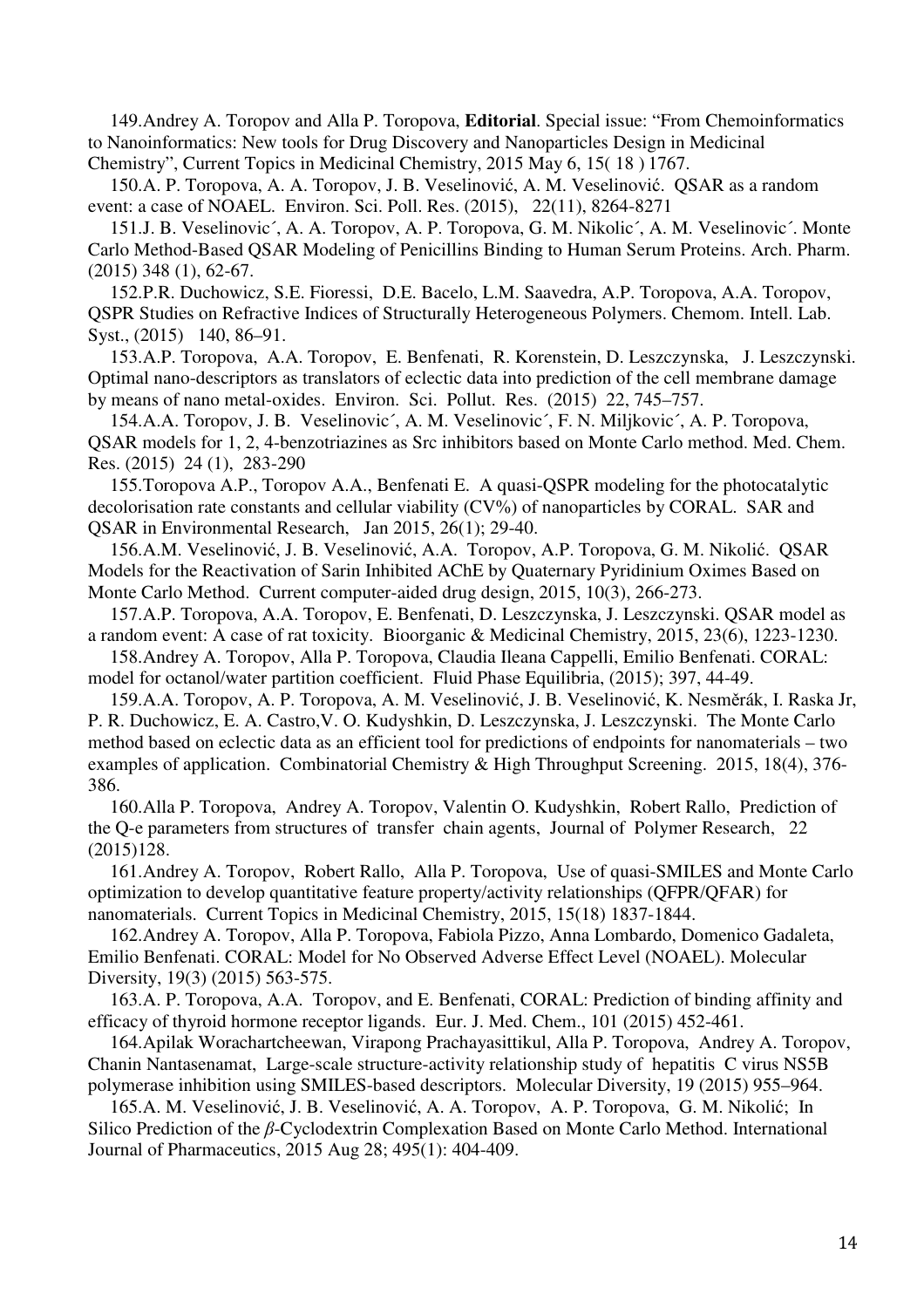166.A. P. Toropova, A. A. Toropov, J.B. Veselinović, A. M. Veselinović, E. Benfenati, D. Leszczynska, J. Leszczynski. Application of the Monte Carlo method to prediction of dispersibility of graphene in various solvents. Int. J. Environ. Res., 9 (4): 1211-1216, Autumn 2015

167.Karel Nesměrák , Andrey A. Toropov, Alla P. Toropova, Ilkay Yildiz, Ismail Yalcin, Marketa Brozikova, Vera Klimešová, Karel Waisser, Prediction of Retention Characteristics of Heterocyclic Compounds. Analytical and Bioanalytical Chemistry, (2015) 407: 9185–9189.

168.Toropova, A.; Toropov, A. CORAL: The dispersion of SWNTs in different organic solvents. In Proceedings of the MOL2NET, 5–15 December 2015; Sciforum Electronic Conference Series, Vol. 1, 2015, c007; doi:10.3390/MOL2NET-1-c007 .

# **2014:**

169.Toropov A. A., Toropova A. P., Raska I. Jr., Leszczynska D., Leszczynksy J., Comprehension of drug toxicity: Software and databases. Computers in Biology and Medicine, (2014); 45: 20-25

170.Toropova A.P., Toropov A. A., CORAL software: Prediction of Carcinogenicity of Drugs by means of The Monte Carlo method. European Journal of Pharmaceutical Sciences, (2014); 52: 21- 25

171.Toropov A. A., Toropova A. P., Optimal descriptor as a translator of eclectic data into endpoint prediction: Mutagenicity of fullerene as a mathematical function of conditions. Chemosphere (2014); 104: 262-264

172.J. Veselinović, A. Veselinović, A. Toropov, A. Toropova, I.Damnjanović, G. Nikolić, Monte Carlo Method Based OSAR Modeling of Coumarin Derivates as Potent HIV-1 Integrase Inhibitors and Molecular Docking Studies of Selected 4‐phenyl Hydroxycoumarins. Scientific Journal of the Faculty of Medicine in Niš (2014); 31(2): 95-103

173.A.P. Toropova, A.A. Toropov, J. B. Veselinović, F.N. Miljković, A. M. Veselinović ,QSAR models for HEPT derivates as NNRTI inhibitors based on Monte Carlo method. European Journal of Medicinal Chemistry, (2014); 77: 298–305

174.Nesměrák K., Toropov A.A, Toropova A.P. SMILES-based quantitative structure-retention relationships for RP-HPLC of 1-phenyl-5-benzylsulfanyltetrazoles. Structural Chemistry, (2014); 25: 311–317

175.Nieves C. Comelli, Erlinda V. Ortiz, Magdalena Kolacz, Alla P. Toropova, Andrey A. Toropov, Pablo R. Duchowicz, Eduardo A. Castro, Conformation-Independent QSAR on c-Src Tyrosine Kinase Inhibitors. Chemometrics and Intelligent Laboratory Systems, (2014) 134: 47–52

176.Toropov A. A., Toropova A. P., Kudyshkin V. O., Leszczynska D., Leszczynksy J., Optimal descriptors as a tool to predict the thermal decomposition of polymers, Journal of Mathematical Chemistry, (2014); 52:1171–1181.

177.Worachartcheewan A., Mandi P., Prachayasittikul V., Toropova A.P., Toropov A.A., Nantasenamat C. Large-scale QSAR study of aromatase inhibitors using SMILES-based descriptors. Chemometrics and Intelligent Laboratory Systems, (2014) 138, 120-126.

178.Karthick V., Toropova A.P., Toropov A.A., Ramanathan K. Discovery of potential, non-toxic influenza virus inhibitor by computational techniques. Molecular Informatics, (2014) 33 (8), 559-565.

179.Toropova A. P., Toropov A. A., Benfenati E., Puzyn T., Leszczynska D., Leszczynksy J. Optimal descriptor as a translator of eclectic information into the prediction of membrane damage: the case of a group of ZnO and TiO2 nanoparticles. Ecotoxicology and Environmental Safety (2014); 108, 203–209.

180.Vijay H. Masand, Andrey A. Toropov, Alla P. Toropova, Devidas T. Mahajan, QSAR models for anti-malarial activity of 4-aminoquinolines. Current Computer-Aided Drug Design, (2014), 10: 75-82.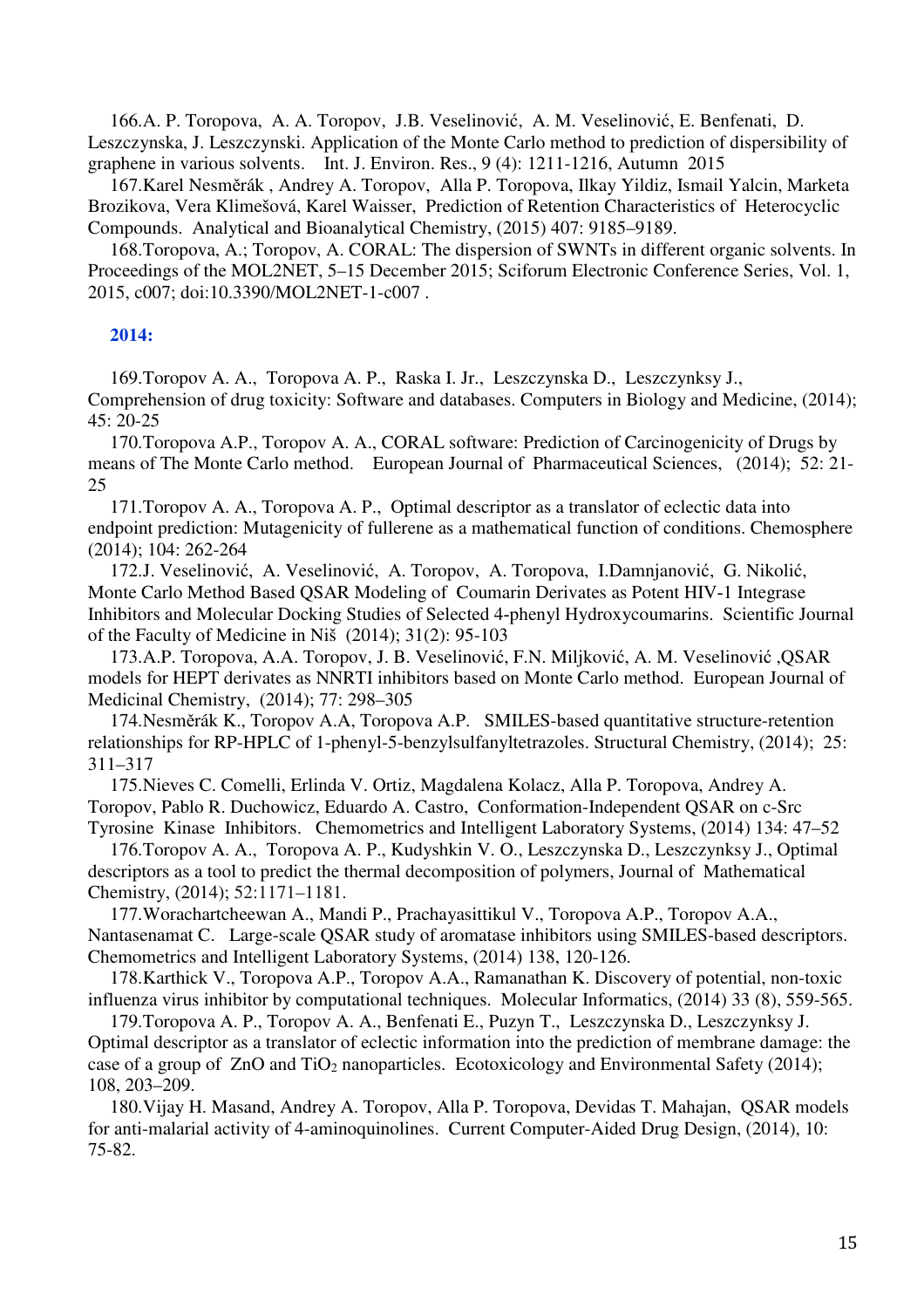181.Gissi A., Toropov A.A., Toropova A.P., Nicolotti O., Carotti A., Benfenati E. Building up QSAR model for toxicity of psychotropic drugs by the Monte Carlo method, Structural Chemistry, (2014); 25: 1067-1073.

182.Toropova A.P., Toropov A.A., Benfenati E., Korenstein R. QSAR model for cytotoxicity of SiO2 nanoparticles on human lung fibroblasts, J. Nanopart. Res. (2014); 16: 2282.

## **2013:**

183.Toropov A. A., Toropova A. P., Raska I. Jr., Benfenati E., Gini G. Development of QSAR models for predicting anti-HIV-1 activity using the Monte Carlo method. Central European Journal Chemistry 2013; 11: 371-380.

184.Toropov A. A., Toropova A. P., Benfenati E., Gini G., Leszczynska D., Leszczynksy J. CORAL: QSPR model of water solubility based on local and global SMILES attributes. Chemosphere, 2013; 90: 877-880.

185.Toropov A. A., Toropova A. P., Benfenati E., Gini G., Leszczynska D., Leszczynksy J., De Nucci G. QSAR models for inhibitors of physiological impact of Escherichia coli that leads to diarrhea. Biochem. Biophys. Res. Commun, 2013; 432: 214-225.

186.Toropova A. P., Toropov A. A., Martyanov S. E., Benfenati E., Gini G., Leszczynska D., Leszczynksy J. CORAL: Monte Carlo method as a tool for the prediction of the bioconcentration factor of industrial pollutants. Mol. Inform. 2013 ; 32 : 145-154.

187.Toropov A. A., Toropova A. P., Puzyn T., Benfenati E., Gini G., Leszczynska D., Leszczynksy J., QSAR as a random event: Models for nanoparticles uptake in PaCa2 cancer cells. Chemosphere, 2013; 92: 31–37.

188.Toropov A.A., Toropova A.P., Benfenati E., Gini G.: OCWLGI Descriptors: Theory and Praxis, Current Computer-Aided Drug Design 2013; 9: 226-232.

189.A.P. Toropova, A.A. Toropov, E. Benfenati, G. Gini, D. Leszczynska, J. Leszczynski: CORAL: QSPRs of enthalpies of formation of organometallic compounds, J. Math. Chem 2013; 51: 1684-1693.

190.Nesměrák K., Toropov A.A, Toropova A.P., Kohoutova P., Waisser K., SMILES-based quantitative structure-property relationships for half-wave potential of N-benzylsalicyl thioamides. European Journal of Medicinal Chemistry, 2013, 67: 111-114.

191. A.A. Toropov, A.P. Toropova , E. Benfenati, G. Gini, R. Fanelli, The definition of the molecular structure for potential anti-malaria agents by the Monte Carlo method. Struct. Chem, 2013; 24:1369–1381

192. A. Roncaglioni, A.A. Toropov, A.P. Toropova, E. Benfenati, In silico methods to predict drug toxicity. Current Opinion in Pharmacology, 2013; 13: 802–806.

193. A.P. Toropova, A.A. Toropov, T. Puzyn, E. Benfenati, D. Leszczynska, J. Leszczynski, Optimal descriptor as a translator of eclectic information into the prediction of thermal conductivity of Micro-Electro-Mechanical Systems. J. Math. Chem. 2013; 51: 2230-2237

194. A.P. Toropova, A. A. Toropov, Optimal descriptor as a translator of eclectic information into the prediction of membrane damage by means of various  $TiO<sub>2</sub>$  nanoparticles. Chemosphere, 2013; 93: 2650–2655.

#### **2012:**

195. Toropova AP, Toropov AA, Rasulev B, Benfenati E, Gini G, Leszczynska D, Leszczynksy J, QSAR models for ACE-inhibitor activity of tri-peptides based on representation of the molecular structure by a graph of atomic orbitals and SMILES. Structural Chemistry, 23 (2012) 1873-1878

196. Toropov AA, Toropova AP, Benfenati E, Gini G, Leszczynska D, Leszczynksy J. CORAL: Classification model for predictions of anti-sarcoma activity. Curr .Top. Med. Chem. 2012; 12: 2741- 2744.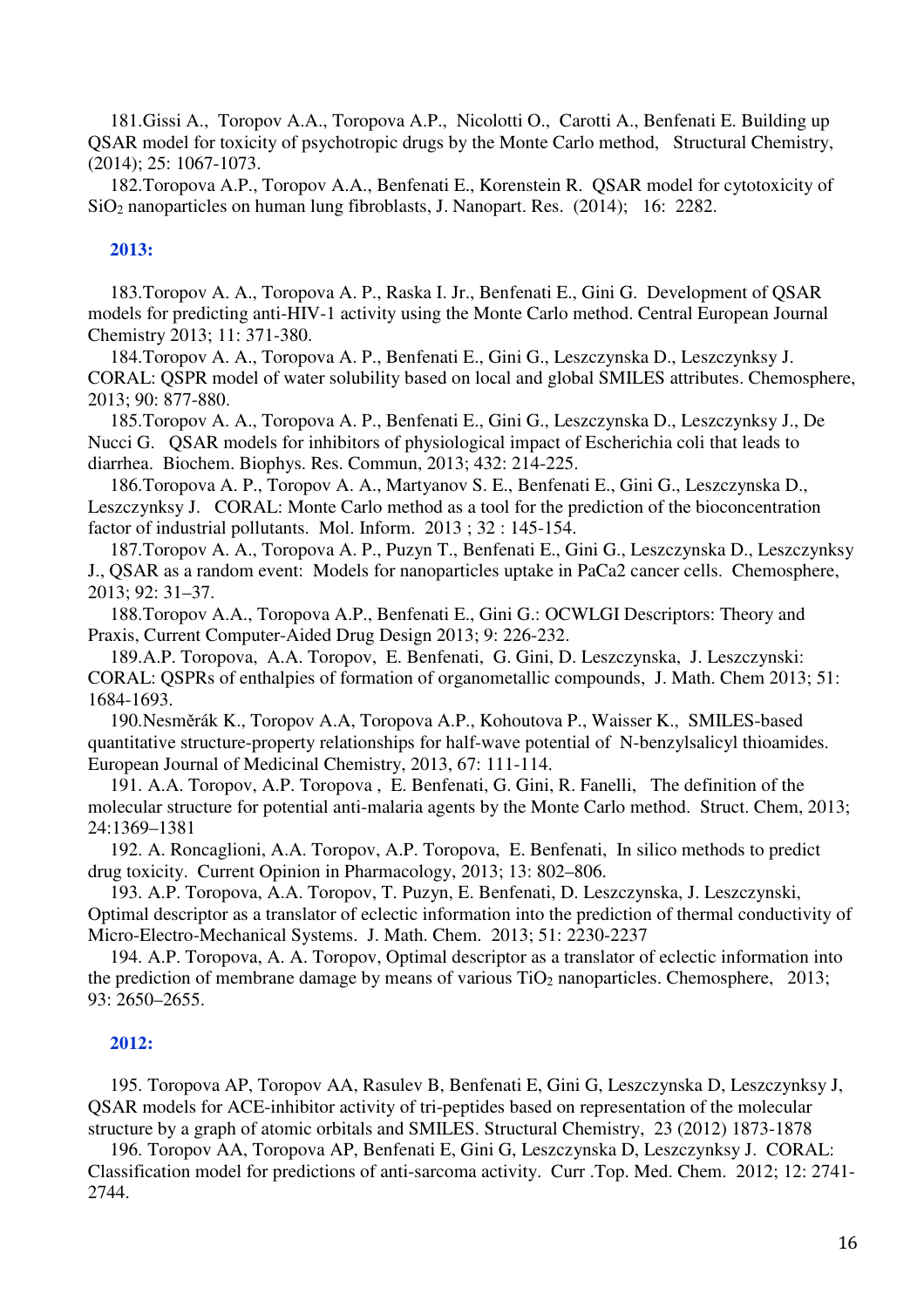197. Toropov AA, Toropova AP, Raska I Jr, Benfenati E, Gini G, QSAR modeling of endpoints for peptides which is based on representation of the molecular structure by a sequence of amino acids. Structural Chemistry 23 (2012) 1891-1904.

198. Toropova A P, Toropov A A, Benfenati E, Gini G, Leszczynska D, Leszczynksy J. CORAL: Models of toxicity of binary mixtures. Chemometrics Intelligent Laboratory System 119 (2012) 39- 43.

199. A.A. Toropov, A.P. Toropova, B.F. Rasulev, E. Benfenati, G. Gini, D. Leszczynska, J. Leszczynski, CORAL: Binary Classifications (Active/Inactive) for Liver-Related Adverse Effects of Drugs. Current Drug Safety, 7 (2012) 257-261.

200. A.A.Toropov, A.P. Toropova, E. Benfenati, G. Gini, D. Leszczynska, J. Leszczynski, Calculation of molecular features with apparent impact on both activity of mutagens and activity of anticancer agents. Anti-Cancer Agents in Med. Chem. 12 (2012) 807-817.

201. A.A. Toropov, A.P. Toropova, E. Benfenati, G. Gini, T. Puzyn, D. Leszczynska, J. Leszczynski, Novel application of the CORAL software to model cytotoxicity of metal oxide nanoparticles to bacteria *Escherichia coli*. Chemosphere 89 (2012) 1098–1102

202. A.P. Toropova, A.A. Toropov, E. Benfenati, G. Gini, D. Leszczynska, J. Leszczynski, Coral: Quantitative model for estimating bioconcentration factor of organic compounds. Chemometr. Intell. Lab. 118 (2012)70-73

203.A.A. Toropov, A.P. Toropova, B.F. Rasulev, E. Benfenati, G. Gini, D. Leszczynska, J. Leszczynski, Coral: QSPR Modeling of Rate Constants of Reactions Between Organic Aromatic Pollutants and Hydroxyl Radical, J. Comput. Chem. 33 (2012) 1902-1906.

204. A.A. Toropov, A.P. Toropova, A. Lombardo, A. Roncaglioni, N. De Brita, G. Stella, E. Benfenati, CORAL: the prediction of biodegradation of organic compounds with optimal SMILESbased descriptors, Cent. Eur. J. Chem. 10 (2012) 1042-1048

205. A.P. Toropova, A.A. Toropov, E. Benfenati, G. Gini, D. Leszczynska, J. Leszczynski, The average numbers of outliers over groups of various splits into training and test sets: A criterion of the reliability of a QSPR? A case of water solubility, Chemical Physics Letters 542 (2012) 134-137.

206. A.P. Toropova, A.A. Toropov, A. Lombardo, A. Roncaglioni, E. Benfenati, G.Gini, CORAL: QSAR model for acute toxicity in Fathead Minnow (*Pimephales promelas*). J. Comput. Chem. 33(2012)1218-1223

207. A.P. Toropova, A.A. Toropov, S.E. Martyanov, E. Benfenati, G.Gini, D. Leszczynska, J. Leszczynski, CORAL: QSAR modeling of toxicity of organic chemicals towards Daphnia magna, Chemometr. Intell. Lab. 110(2012)177-181.

208.Toropova AP, Toropov AA, Benfenati E, Gini G., QSAR models for toxicity of organic substances to *Daphnia magna* built up by using the CORAL freeware . Chem. Biol. Drug. Des. 79 (2012): 332-338.

209. Toropov AA, Toropova AP, Martyanov SE, Benfenati E, Gini G, Leszczynska D, Leszczynksy J. CORAL: Predictions of rate constants of hydroxyl radical reaction using representation of the molecular structure obtained by combination of SMILES and Graph approaches. Chemometrics Intelligent Laboratory System 112 (2012): 65-70.

210. Toropov AA, Toropova AP, Gonella Diaza R, Benfenati E, Gini G. SMILES-based optimal descriptors: QSAR modeling of estrogen receptor binding affinity by correlation balance. Structural Chemistry 23 (2012) 529-544.

# **2011:**

211. A.A. Toropov, A.P. Toropova, E. Benfenati, G. Gini, D. Leszczynska, J. Leszczynski, SMILES-based QSAR approaches for carcinogenicity and anticancer activity: Comparison of correlation weights for identical SMILES attributes. Anti-cancer. Agents. Med. Chem. 11 (2011) 974- 982.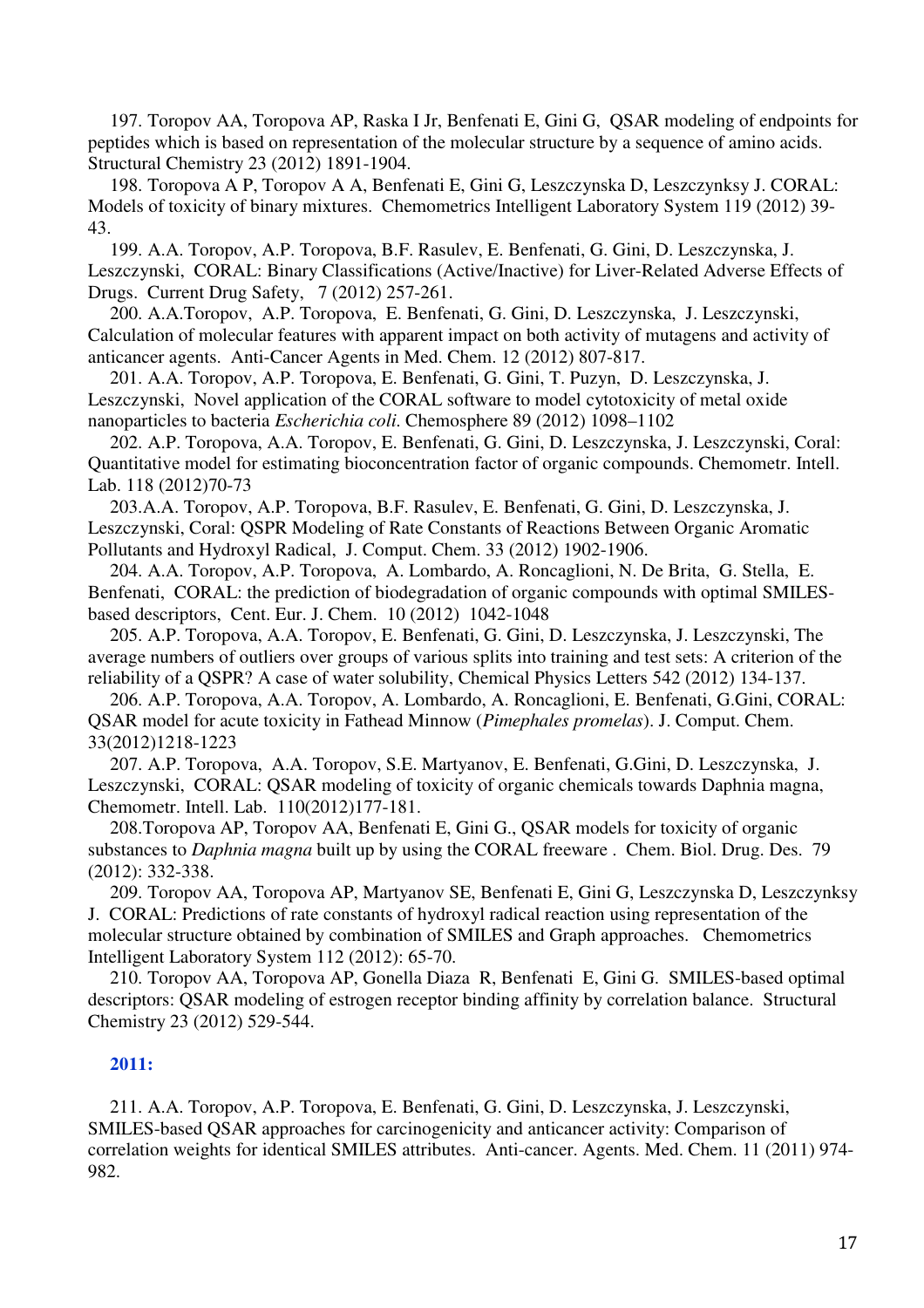212. A.A. Toropov, A.P. Toropova, S.E. Martyanov, E. Benfenati, G. Gini, D. Leszczynska, J. Leszczynski, Comparison of SMILES and molecular graphs as the representation of the molecular structure for QSAR analysis for mutagenic potential of polyaromatic amines. Chemometr. Intell. Lab. 109 (2011) 94-100.

213. A.P. Toropova, A. A. Toropov, E. Benfenati, G. Gini, D. Leszczynska, J. Leszczynski, QSAR modeling of anxiolytic activity taking into account the presence of keto- and enol-tautomers by balance of correlations with ideal slopes. Cent. Eur. J. Chem. 9(5) (2011) 846-854.

214. A.P. Toropova, A.A. Toropov, E. Benfenati, G. Gini, D. Leszczynska, J. Leszczynski, CORAL: Quantitative Structure–Activity Relationship Models for Estimating Toxicity of Organic Compounds in Rats, J. Comput. Chem. 32 (2011) 2727-2733.

215. A.P. Toropova, A.A. Toropova, E. Benfenati, G. Gini, QSAR modelling toxicity toward rats of inorganic substances by means of CORAL. Cent. Eur. J. Chem. 9(1) (2011) 75-85.

216. Toropova, A.P., Toropov, A.A., Benfenati, E., Gini, G., Leszczynska, D., Leszczynski, J. CORAL: QSPR models for solubility of  $[C<sub>60</sub>]$  and  $[C<sub>70</sub>]$  fullerene derivatives. Mol. Divers 105(2011)249-256.

217. A.P. Toropova, A.A. Toropov, R. Gonella Diaza, E. Benfenati, G. Gini, Analysis of the coevolutions of correlations as a tool for QSAR-modeling carcinogenicity: an unexpected good prediction based on a model that seems untrustworthy. Cent. Eur. J. Chem 9(2011) 165-174

218. A.P. Toropova, A.A. Toropov, E. Benfenati, G. Gini, Co-evolutions of correlations for QSAR of toxicity of organometallic and inorganic substances: an unexpected good prediction based on a model that seems untrustworthy. Chemometr. Intell. Lab. 105 (2011) 215-219.

219. A.A. Toropov, A.P. Toropova, A. Lombardo, A. Roncaglioni, E. Benfenati, G. Gini CORAL: building up the model for bioconcentration factor and defining it's applicability domain. Eur. J. Med. Chem. 46 (2011) 1400-1403.

220. A.P. Toropova, A,A. Toropov, E. Benfenati, G. Gini, Simplified Molecular Input-Line Entry System and International Chemical Identifier in the QSAR Analysis of Styrylquinoline Derivatives as HIV-1 Integrase Inhibitors. Chem. Biol. Drug Des. 77 (2011) 343-360

221. E. Benfenati, A.A. Toropov, A.P. Toropova, A. Manganaro, R. Gonella Diaza, CORAL software: QSAR for anticancer Agents. Chem. Biol. Drug Des. 77(2011) 471-476

# **2010:**

222. A.A. Toropov, A.P. Toropova and E. Benfenati, QSAR modelling of the toxicity to *Tetrahymena pyriformis* by balance of correlations. Mol. Divers. 14 (2010) 821-827

223. A.A. Toropov, A.P. Toropova and E. Benfenati, QSPR modeling of normal boiling points and octanol/water partition coefficient for acyclic and cyclic hydrocarbons using SMILES based optimal descriptors. Cent. Eur. J. Chem. 8 (2010) 1047-1052.

224. Alla P. Toropova, Andrey A. Toropov, Emilio Benfenati, Danuta Leszczynska, Jerzy Leszczynski, QSAR modeling of measured binding affinity for fullerene-based HIV-1 PR inhibitors by CORAL. J. Math. Chem. 47 (2010) .959-987.

225. Toropov A.A., Toropova A.P., Benfenati E., Leszczynska D., Leszczynski J., SMILES-Based Optimal Descriptors: QSAR Analysis of Fullerene-Based HIV-1 PR Inhibitors by Means of Balance of Correlations. J. Comput. Chem. 31 (2010) 381-392.

226. Toropov A.A., Toropova A.P., Benfenati E., Leszczynska D., Leszczynski J. InChI-based optimal descriptors: QSAR analysis of fullerene [C60]-based HIV-1 PR inhibitors by correlation balance. European Journal of Medicinal Chemistry 45 (2010) 1387–1394.

227. A.A. Toropov, A. P. Toropova, I. Raska , E. Benfenati, QSPR modeling of octanol/water partition coefficient of antineoplastic agents by balance of correlations. European Journal of Medicinal Chemistry 45 (2010) 1639–1647.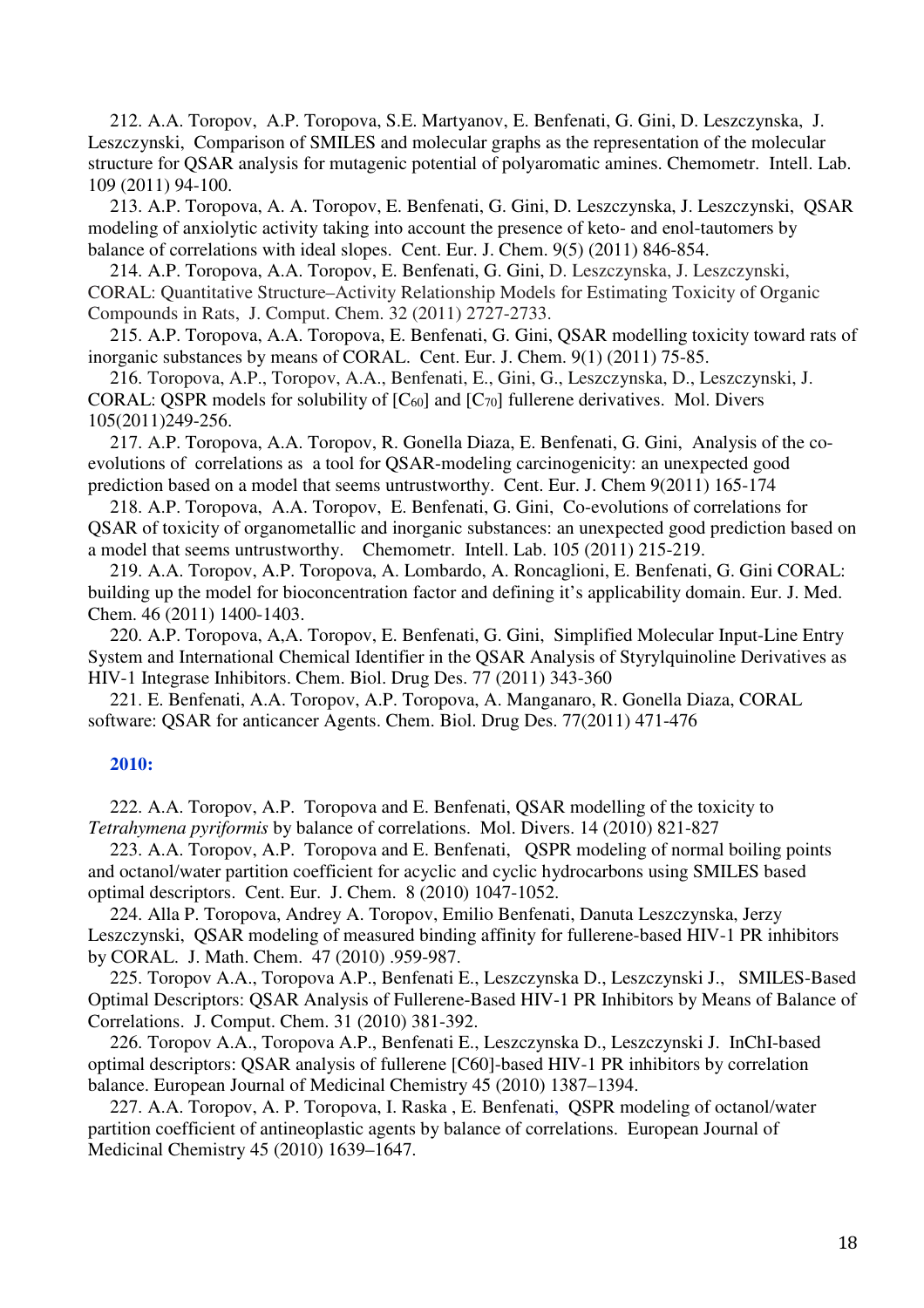228. Toropov A.A., Toropova A.P., Benfenati E. QSAR-modeling of toxicity of organometallic compounds by means of the balance of correlations for InChI-based optimal descriptors. Mol. Divers. 14 (2010) 183-192.

229. A.A. Toropov, A. P. Toropova, E. Benfenati, D. Leszczynska, J. Leszczynski, QSAR analysis of 1,4-dihydro-4-oxo-1-(2-thiazolyl)- 1,8-naphthyridines exhibiting anticancer activity by optimal SMILES-based descriptors. J. Math. Chem. 47 (2010) 647–666.

230. Andrey A. Toropov, Alla P. Toropova, Emilio Benfenati, Danuta Leszczynska, Jerzy Leszczynski, Use of the international chemical identifier for constructing QSPR-model of normal boiling points of acyclic carbonyl substances. J. Math. Chem. 47 (2010) 355–369

231. A.A. Toropov, A.P. Toropova, E. Benfenati, SMILES-based optimal descriptors: QSAR modelling of carcinogenicity by balance of correlations with ideal slopes. Eur. J. Med. Chem. 45 (2010) 3581-3587.

232. A.P. Toropova, A.A. Toropov, A. Lombardo, A. Roncaglioni E. Benfenati, G. Gini, A new model for bioconcentration factor based on SMILES and Indices of presence of atoms. Eur. J. Med. Chem. 45 (2010) 4399-4402

# **2009:**

233. Toropov A.A., Toropova A.P., Benfenati E. QSPR modeling of octanol water partition coefficient of platinum complexes by InChI-based optimal descriptors. J. Math. Chem. 46 (2009) 1060-1073

234. Toropov A.A., Toropova A.P., Benfenati E. Leszczynska, D., Leszczynski, J.; Additive InChIbased optimal descriptors: QSPR modeling of fullerene C60 solubility in organic solvents. J. Math. Chem. 46 (2009) 1232-1251

235. Toropov A.A., Toropova A.P., Benfenati E., Manganaro, A. QSAR modelling of carcinogenicity by balance of correlations. Molecular Diversity, 2009, pp. 397-404

236. Toropov A.A., Toropova A.P., Benfenati E. QSPR modeling bioconcentration factor (BCF) by balance of correlations. European Journal of Medicinal Chemistry, (2009) 44 (6), 2544-2551.

237. Toropov A.A.; Toropova, A.P.; Benfenati, E. Additive SMILES-Based Carcinogenicity Models: Probabilistic Principles in the Search for Robust Predictions. Int. J. Mol. Sci. 2009, 10, 3106- 3127.

238. Toropov A.A., Toropova A.P., Benfenati, E. Simplified molecular input line entry systembased optimal descriptors: Quantitative structure-activity relationship modeling mutagenicity of nitrated polycyclic aromatic hydrocarbons. Chemical Biology and Drug Design, (2009) 73 (5), pp. 515-525.

239. Toropov A.A., Toropova A.P., Benfenati E. QSPR modelling of the octanol/water partition coefficient of organometallic substances by optimal SMILES-based descriptors. Central European Journal of Chemistry, (2009) 7 (4), pp. 846-856

240. Toropov A.A., Toropova A.P., Benfenati E. Erratum: QSAR Modelling for Mutagenic Potency of Heteroaromatic Amines by Optimal SMILES-based Descriptors. (Chemical Biology and Drug Design (2009) 73 (301-312)). (2009) Chemical Biology and Drug Design, 73 (4), p. 482.

241. Eduardo A. Castro, Alla P. Toropova, Andrey A. Toropov and Runet Z. Akhmerov. SMILES-Based QSPR Models of Ionic Lattice Energies. International Journal of Chemical Modeling (Int. J. Chem. Mod) 2 (2009).

242.Toropov A.A., Toropova A.P., Benfenati E. QSAR modelling for mutagenic potency of heteroaromatic amines by optimal SMILES-based descriptors. (2009) Chemical Biology and Drug Design, 73 (3), pp. 301-312.

243. E. A. Castro, A. A. Toropov, A. P. Toropova and R. Z. Akhmerov, Optimal descriptors based on extended connectivity and codes of cyles: QSPR of hydrocarbon normal boiling points. Kragujevac J. Sci. 31 (2009) 33-43.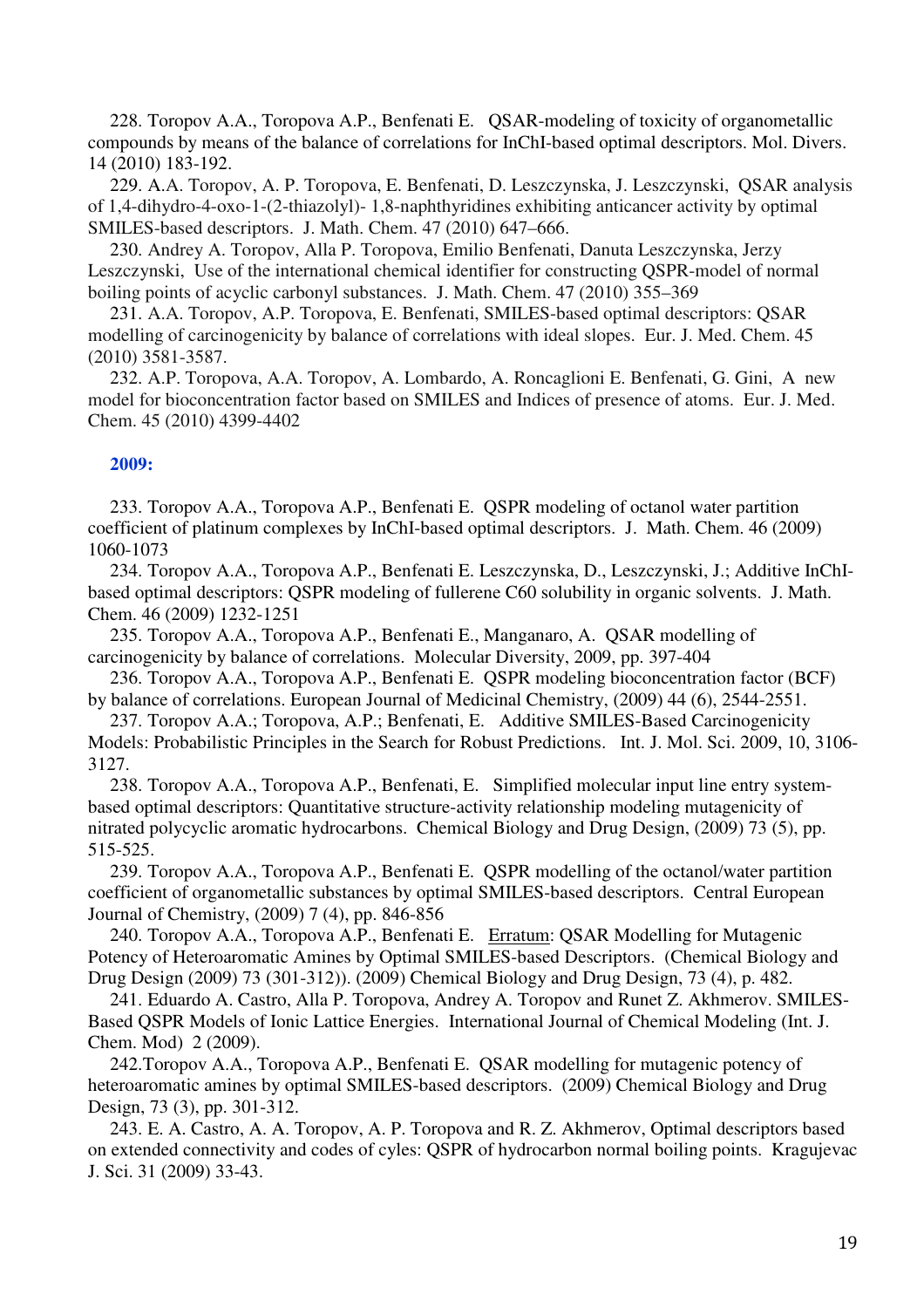#### **2008:**

244. Toropov A.A., Toropova A.P., Benfenati E. QSPR modeling for enthalpies of formation of organometallic compounds by means of SMILES-based optimal descriptors. (2008) Chemical Physics Letters, 461 (4-6), pp. 343-347.

245. Toropov A.A., Toropova A.P., Raska Jr. I. QSPR modeling of octanol/water partition coefficient for vitamins by optimal descriptors calculated with SMILES. (2008) European Journal of Medicinal Chemistry, 43 (4), pp. 714-740.

246. A.P. Toropova, A.A. Toropov and I. Gutman, QSPR modelling of water solubility of minerals by optimal descriptors calculated with smiles. Kragujevac J. Sci. 30 (2008) 65-72.

#### **2006:**

247. Toropova A.P., Toropov A.A., Maksudov S.Kh. QSPR modeling mineral crystal lattice energy by optimal descriptors of the graph of atomic orbitals. (2006) Chemical Physics Letters, 428 (1- 3), pp. 183-186.

248. E. A. Castro, A. A. Toropov, A. P. Toropova , R. Z. Akhmerov, QSPR Modeling of the Mineral Crystal Lattice Energy by Optimization of Correlation Weights of Vertex and Vertex Degree in Graph of Atomic Orbitals: Linear and Non-Linear Modes. World Journal of Chemistry 1 (2006) 1- 4.

#### **2005:**

249. Toropov A.A., Toropova A.P., Gutman I. Comparison of QSPR models based on hydrogenfilled graphs and on graphs of atomic orbitals. Croatica Chemica Acta, (2005) 78 (4), pp. 503-509.

250. Gutman I., Toropov A.A., Toropova A.P. The graph of atomic orbitals and its basic properties. 1. Wiener index (2005) Match, 53 (1), pp. 215-224.

251. Gutman I., Furtula B., Toropov A.A., Toropova A.P. The graph of atomic orbitals and its basic properties. 2. Zagreb indices (2005) Match, 53 (1), pp. 225-230.

252. Toropov A.A., Toropova A.P., Mukhamedzhanova, D.V., Gutman, I. Simplified molecular input line entry system (SMILES) as an alternative for constructing quantitative structure-property relationships (QSPR). (2005) Indian Journal of Chemistry - Section A Inorganic, Physical, Theoretical and Analytical Chemistry, 44 (8), pp. 1545-1552.

253. Castro E.A., Toropova A.P., Toropov A.A., Mukhamedjanova D.V. QSPR modeling of Gibbs free energy of organic compounds by weighting of nearest neighboring codes. (2005) Structural Chemistry, 16 (3), pp. 305-324.

#### **2004:**

254. Toropov A., Toropova A. Nearest neighboring code and hydrogen bond index in labeled hydrogen-filled graph and graph of atomic orbitals: Application to model of normal boiling points of haloalkanes. (2004) Journal of Molecular Structure: THEOCHEM, 711 (1-3), pp. 173-183.

255. Toropov A.A., Toropova A.P., Nesterova A.I., Nabiev O.M. QSPR modeling of complex stability by correlation weighing of the topological and chemical invariants of molecular graphs. (2004) Russian Journal of Coordination Chemistry/Koordinatsionnaya Khimiya, 30 (9), 611-617.

256. Toropov A.A., Toropova A.P., Nesterova A.I., Nabiev O.M. Prediction of alkane enthalpies by means of correlation weighting of Morgan extended connectivity in molecular graphs. (2004) Chemical Physics Letters, 384 (4-6), pp. 357-363.

257. Toropov A.A., Toropova A.P., Nesterova A.I., Nabiev O.M. QSPR modeling of complex stability by correlation weighing of the topological and chemical invariants of molecular graphs. (2004) Russian Journal of Coordination Chemistry/ Koordinatsionnaya Khimiya, 30 (9), pp. 649-655.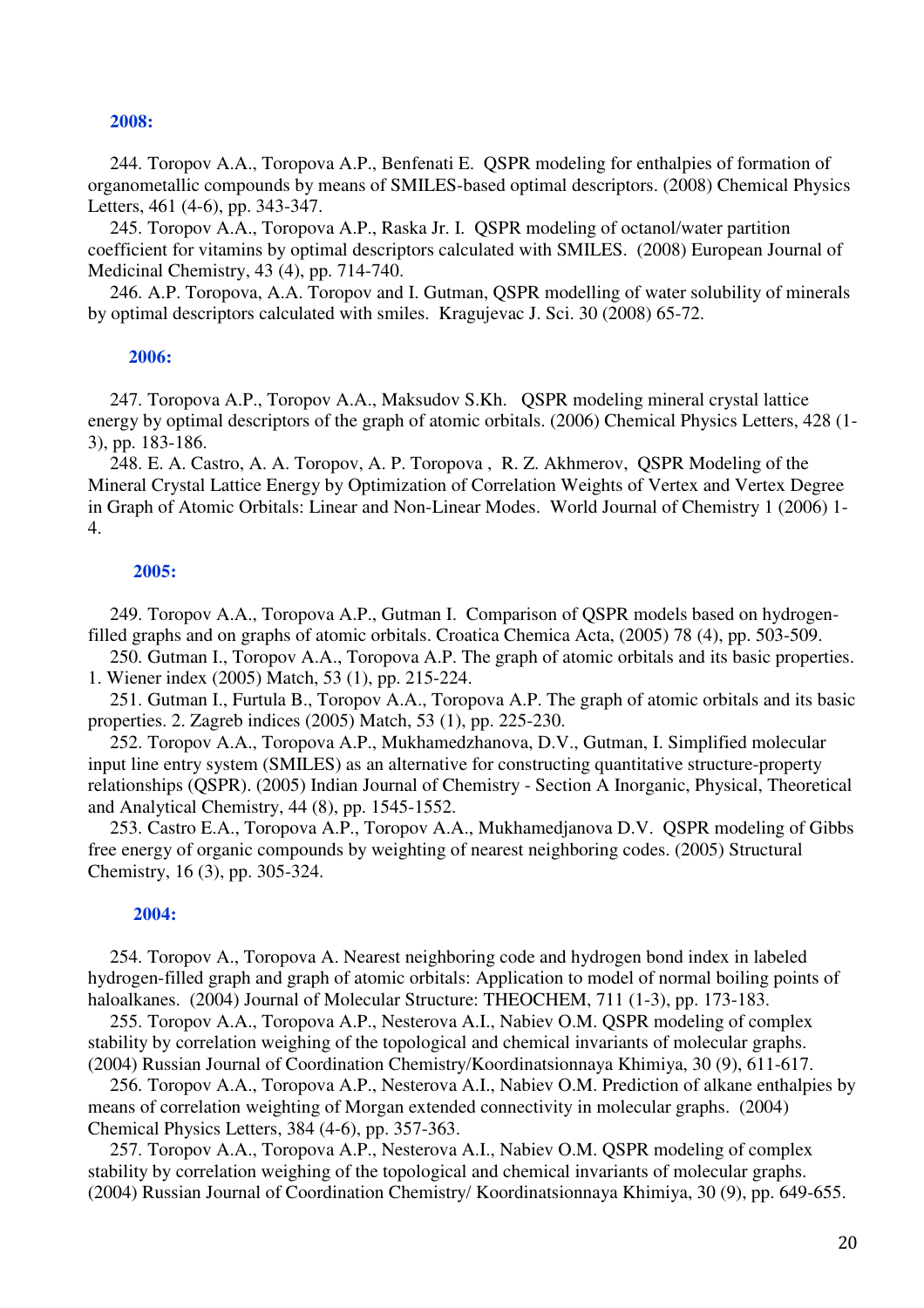#### **2003:**

258. Toropov A.A., Toropova A.P., Nesterov I.V., Nabiev O.M. Comparison of QSAR models of anti-HIV-1 potencies based on labeled hydrogen filled graph and graph of atomic orbitals. (2003) Journal of Molecular Structure: THEOCHEM, 640, pp. 175-181.

259.Toropov A.A., Toropova A.P. QSPR modeling of alkanes properties based on graph of atomic orbitals. (2003) Journal of Molecular Structure: THEOCHEM, 637, pp. 1-10.

260. Castro E.A., Toropova A.P., Toropov A.A., Mukhamedjanova D.V. QSPR modeling of Gibbs free energy of chemical transformations of oil shale components during thermal treatment. (2003) Anales des la Asociacion Quimica Argentina, 91 (4-6), pp. 85-90.

#### **2002:**

261. Toropov A.A., Toropova A.P. QSPR modeling of complex stability by optimization of correlation weights of the hydrogen bond index and the local graph invariants. (2002) Russian Journal of Coordination Chemistry/Koordinatsionnaya Khimiya, 28 (12), pp. 877-880.

262. Toropov A.A., Toropova A.P. QSPR modeling of complex stability by optimization of correlation weights of the hydrogen bond index and the local graph invariants. (2002) Russian Journal of Coordination Chemistry/ Koordinatsionnaya Khimiya, 28 (12), pp. 938-943.

263. Toropov A.A., Toropova A.P. Modeling of acyclic carbonyl compounds normal boiling points by correlation weighting of nearest neighboring codes. (2002) Journal of Molecular Structure: THEOCHEM, 581, pp. 11-15.

264. Toropov A.A., Toropova A.P. QSAR modeling of toxicity on optimization of correlation weights of Morgan extended connectivity. (2002) Journal of Molecular Structure: THEOCHEM, 578, pp. 129-134.

## **2001:**

265. Toropov A.A., Toropova A.P. QSPR modeling of stability of complexes of adenosine phosphate derivatives with metals absent from the complexes of the teaching access. (2001) Russian Journal of Coordination Chemistry/ Koordinatsionnaya Khimiya, 27 (8), pp. 612-616.

266. Toropov A.A., Toropova A.P. QSPR modeling of stability of complexes of adenosine phosphate derivatives with metals absent from the complexes of the teaching access. (2001) Russian Journal of Coordination Chemistry/Koordinatsionnaya Khimiya, 27 (8), pp. 574-578.

267. Toropova A.P., Toropov A.A. Using correlation eight optimization of the local invariants of graphs for QSPR simulation of crystal lattice energy. (2001) Journal of Structural Chemistry, 42 (6), pp. 1033-1035.

268. Toropov A.A., Toropova A.P. Modeling of lipophilicity by means of correlation weighting of local graph invariants. (2001) Journal of Molecular Structure: THEOCHEM, 538, pp. 197-199.

269. Toropov A.A., Toropova A.P. Prediction of heteroaromatic amine mutagenicity by means of correlation weighting of atomic orbital graphs of local invariants. (2001) Journal of Molecular Structure: THEOCHEM, 538, pp. 287-293.

#### **2000:**

270. Toropov A.A., Toropova A.P. QSPR modeling of the formation constants for complexes using atomic orbital graphs. (2000) Russian Journal of Coordination Chemistry/ Koordinatsionnaya Khimiya, 26 (6), pp. 423-430.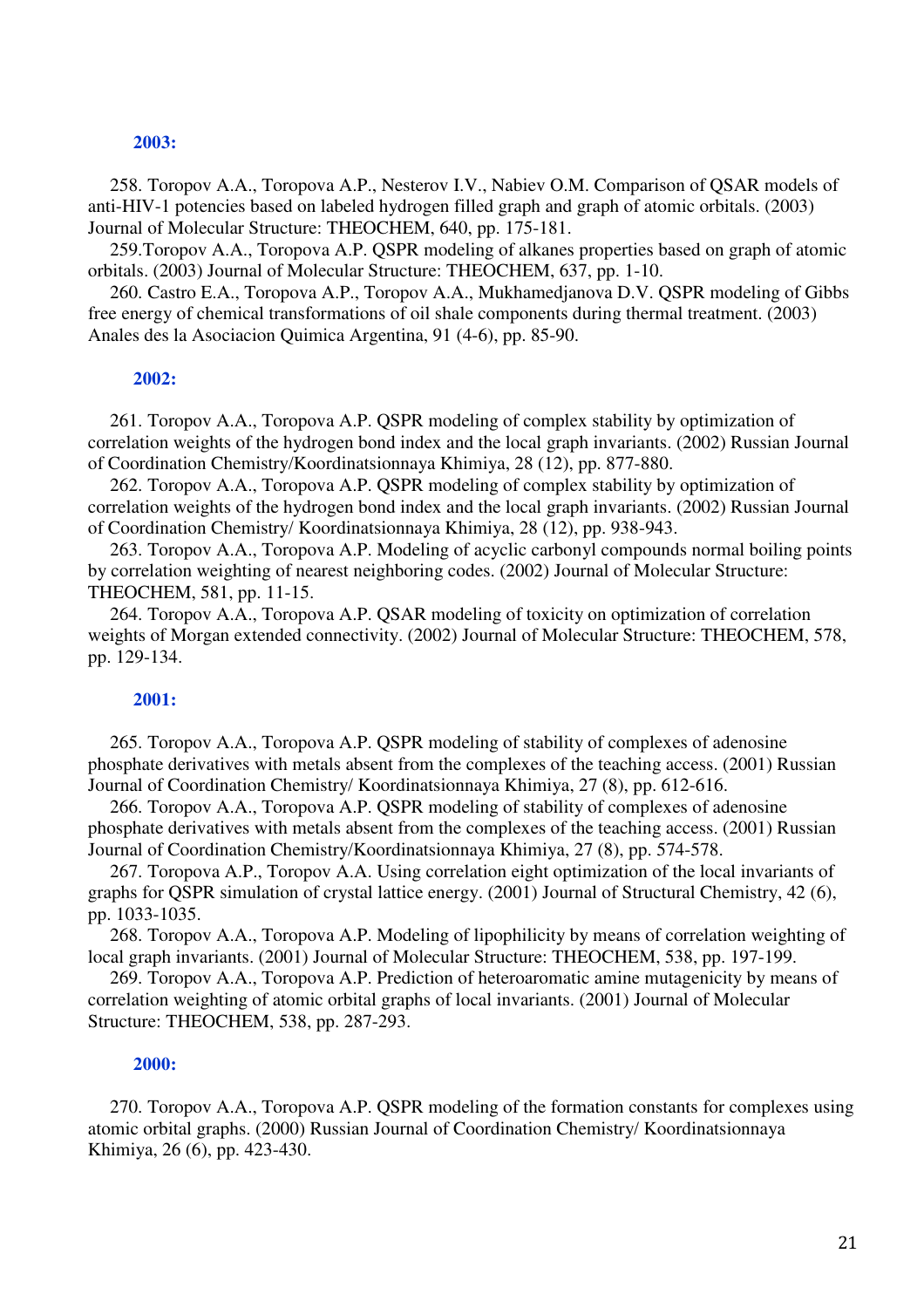271. Toropov A.A., Toropova A.P. QSPR modeling of the stability constants of biometal complexes with phosphate derivatives of adenosine. (2000) Russian Journal of Coordination Chemistry/ Koordinatsionnaya Khimiya, 26 (11), pp. 842-847.

272. Toropova A.P., Toropov A.A., Ishankhodzhaeva M.M., Parpiev N.A. QSPR Modeling of Stability Constants of Coordination Compounds by Optimization of Correlation Weights of Local Graph Invariants. (2000) Russian Journal of Inorganic Chemistry, 45 (7), pp. 1057-1059.

273. Toropov A.A., Toropova A.P. QSPR modeling of the stability constants of biometal complexes with phosphate derivatives of adenosine. (2000) Russian Journal of Coordination Chemistry/Koordinatsionnaya Khimiya, 26 (11), pp. 792-797.

274. Toropov A.A., Toropova A.P. QSPR modeling of the formation constants for complexes using atomic orbital graphs. (2000) Russian Journal of Coordination Chemistry/Koordinatsionnaya Khimiya, 26 (6), pp. 398-405.

#### **1999:**

275. Toropov A.A., Toropova A.P., Voropaeva N.L., Ruban J.N., Rashidova S.Sh. Two concepts of weighing molecular graph local invariants in qspr modeling of the enthalpies of complexes: sampling of increments and optimization of correlation weights. (1999) Russian Journal of Coordination Chemistry/ Koordinatsionnaya Khimiya, 25 (9), pp. 664-669.

276. Toropov A.A., Toropova A.P., Voropaeva N.L., Ruban I.N., Rashidova S.Sh. Testing the atomic orbital graph as a basis for QSPR modeling of the boiling points of haloalkanes. (1999) Journal of Structural Chemistry, 40 (6), pp. 950-958.

277. Toropov A.A., Toropova A.P., Voropaeva N.L., Ruban I.N., Rashidova S.Sh. Two concepts of weighing molecular graph local invariants in QSPR modeling of the enthalpies of complexes: Sampling of increments and optimization of correlation weights. (1999) Russian Journal of Coordination Chemistry/Koordinatsionnaya Khimiya, 25 (9), pp. 618-623.

278. Toropov A.A., Toropova A.P., Voropaeva N.L., Ruban I.N., Rashidova S.Sh. Using the maximal topological distance matrix for QSPR modeling of the boiling points of cyclic hydrocarbons. (1999) Journal of Structural Chemistry, 40 (1), pp. 169-172.

#### **1998:**

279. Toropov A.A., Toropova A.P. Optimization of correlation weights of the local graph invariants: Use of the enthalpies of formation of complex compounds for the QSPR modelling. (1998) Russian Journal of Coordination Chemistry/ Koordinatsionnaya Khimiya, 24 (2), pp. 89-93.

280. Toropov A.A., Toropova A.P., Voropaeva N.L., Ruban I.N., Rashidova S. Sh., Generalized zero-order molecular connectivity index: enthalpies of crystalline aquo and ammino complexes in QSPR modelling. (1998) Russian Journal of Coordination Chemistry/ Koordinatsionnaya Khimiya, 24 (8), pp. 563-567.

281. Toropov A.A., Toropova A.P., Voropaeva N.L., Ruban I.N., Rashidova S.Sh. Generalized zero-order molecular connectivity index: Enthalpies of crystalline aquo and ammino complexes in QSPR modelling. (1998) Russian Journal of Coordination Chemistry/Koordinatsionnaya Khimiya, 24 (8), pp. 525-529.

282. Toropov A., Toropova A., Ismailov T., Bonchev D. 3D weighting of molecular descriptors for QSPR/QSAR by the method of ideal symmetry (MIS). 1. Application to boiling points of alkanes. (1998) Journal of Molecular Structure: THEOCHEM, 424 (3), pp. 237-247.

283. Toropov A.A., Toropova, A.P. Optimization of correlation weights of the local graph invariants: Use of the enthalpies of formation of complex compounds for the QSPR modelling. (1998) Russian Journal of Coordination Chemistry/ Koordinatsionnaya Khimiya, 24 (2), pp. 81-85.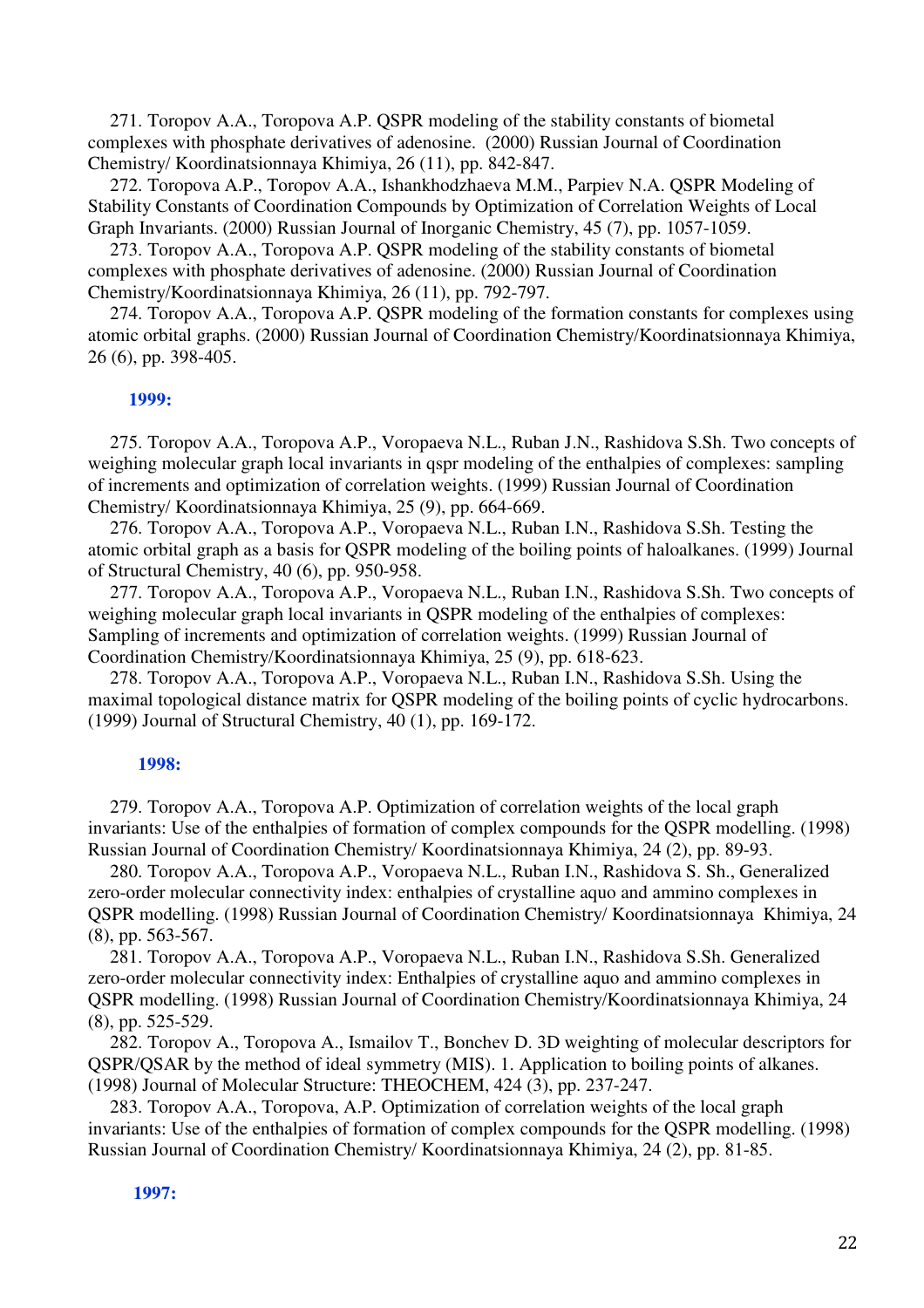284. Toropov A.A., Toropova A.P. Method of Ideal Symmetry in Four-Dimensional Space: Implementation in the QSPR Studies on the Thermochemistry of Complex Compounds. (1997) Russian Journal of Coordination Chemistry/ Koordinatsionnaya Khimiya, 23 (10), pp. 789-795.

285. Toropov A.A., Toropova A.P., Ismailov, T.T., Voropaeva, N.L., Ruban, I.N. Extended molecular connectivity: Prediction of boiling points of alkanes. (1997) Journal of Structural Chemistry, 38 (6), pp. 965-969.

286. Toropov A.A., Toropova A.P. Method of ideal symmetry in four-dimensional space: Implementation in the QSPR studies on the thermochemistry of complex compounds. (1997) Russian Journal of Coordination Chemistry/ Koordinatsionnaya Khimiya, 23 (10), pp. 741-747.

287. Toropov A.A., Toropova A.P., Ismailov, T.T., Voropaeva, N.L., Ruban, I.N. Correlations of indices calculated from the matrix of maximal topological distances with boiling points of alkylbenzenes. (1997) Journal of Structural Chemistry, 38 (1), pp. 135-139.

# **1996:**

288. Toropov A.A., Toropova A.P., Voropaeva N.L., Ruban J.N., Rashidova S.Sh. Approval of the random mutual orientation statistics index as a basis in search for the structure-property relationship in coordination compounds. (1996) Russian Journal of Coordination Chemistry/ Koordinatsionnaya Khimiya, 22 (7-8), pp. 613-615.

289. Toropov A.A., Toropova A.P., Ismailov T.T., Voropaeva N.L., Ruban I.N., Rashidova S.Sh. The use of deformation indices of the ideal symmetry model in calculations of the thermodynamic properties of organic compounds. (1996) Zhurnal Fizicheskoi Khimii, 70 (7), pp. 1165-1169.

290. Toropova A.P., Toropov A.A., Ishankhodzhaeva M.M., Parpiev N.A. structural analysis of the copper (II) and nickel (II) complexes with nitromethine ligands by the method of ideal symmetry. (1996) Russian Journal of Coordination Chemistry/ Koordinatsionnaya Khimiya, 22 (7-8), pp. 561- 564.

291. Toropov A.A., Toropova A.P., Voropaeva N.L., Ruban I.N., Rashidova S.Sh. Approval of the random-mutual-orientation statistics index as a basis for searching for "structure-property" relationships in coordination compounds.(1996) Russian Journal of Coordination Chemistry/Koordinatsionnaya Khimiya, 22 (8), pp. 578-580.

292. Toropov A.A., Toropova A.P., Ismailov T.T., Voropaeva N.L., Ruban I.N., Rashidova S.Sh. The use of deformation indices of the ideal symmetry model in calculations of the thermodynamic properties of organic compounds. (1996) Russian Journal of Physical Chemistry A, 70 (7), pp. 1081- 1084.

293. Toropova A.P., Toropov A.A., Ishankhodzhaeva M.M., Parpiev N.A. Structural analysis of copper(II) and nickel(II) complexes with azomethine ligands by the method of ideal symmetry. (1996) Russian Journal of Coordination Chemistry/Koordinatsionnaya Khimiya, 22 (7), pp. 527-530.

# **Conferences and workshops**

#### **SCARLET – Istituto di Ricerche Farmacologiche Mario Negri– April 2-4, 2008**

**1**.A.A. Toropov, A.P. Toropova, E. Benfenati

QSAR modeling of carcinogenicity and mutagenic potency by optimal SMILES-based descriptors **2.** E. Benfenati, A. Chana, A.A. Toropov, A.P. Toropova

QSAR modeling of carcinogenicity based on local attributes of SMILES and special codes of cycles 1st SETAC Europe Special Science Symposium 23-24 October 2008, Brussels

**3.** A. Chana, A.A. Toropov, A.P. Toropova, E. Benfenati, X.-K. Hu, H.-M. Hwang, B.F. Rasulev, T. Puzyn, J. Leszczynski QSAR modelling of biological activity by descriptors calculated with simplified molecular input line entry system (SMILES)

#### **SETAC – Goteborg (Sweden) – May 2009**

1. A.A. Toropov, A.P. Toropova and E. Benfenati